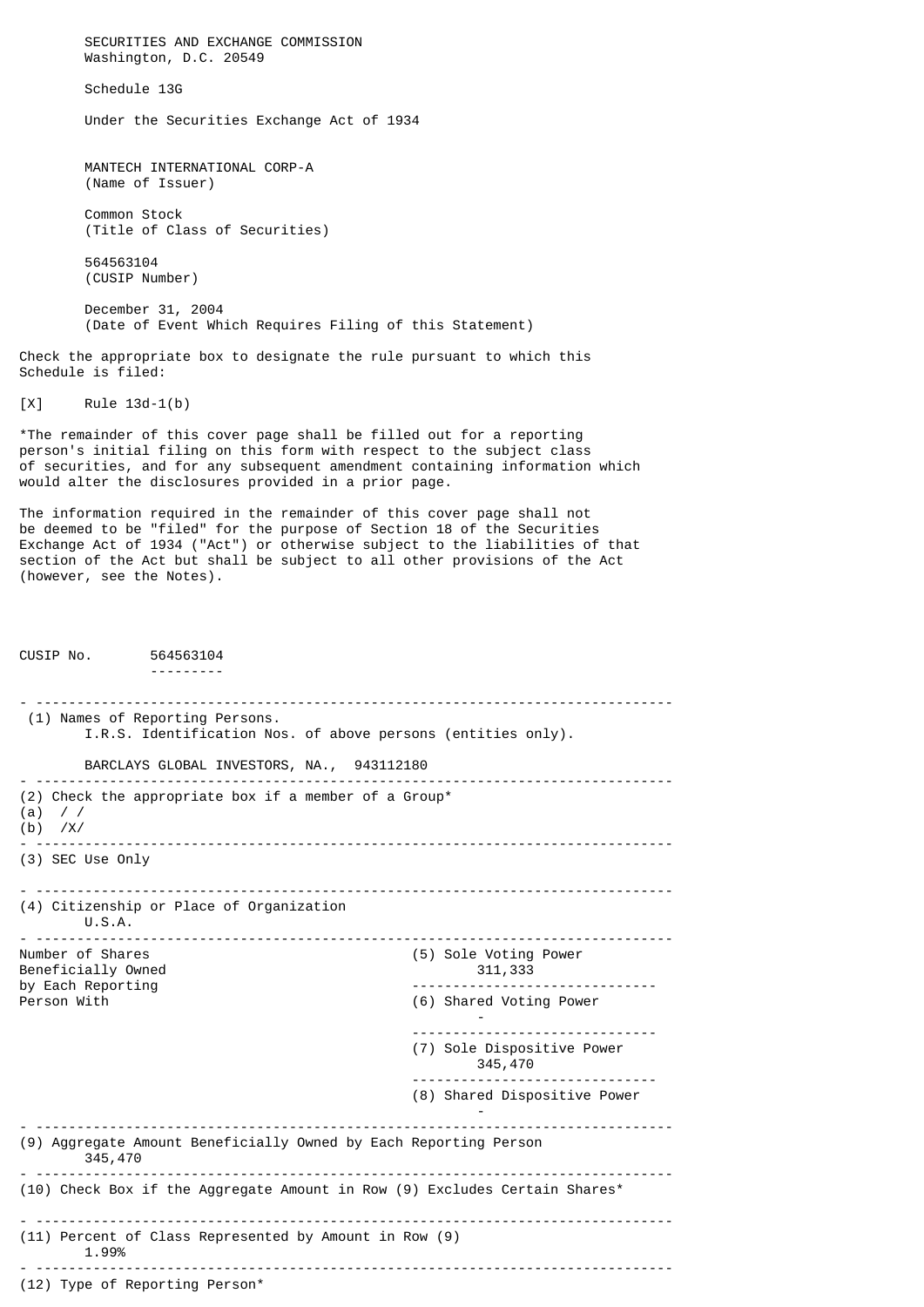CUSIP No. 564563104 --------- - ------------------------------------------------------------------------------ (1) Names of Reporting Persons. I.R.S. Identification Nos. of above persons (entities only). BARCLAYS GLOBAL FUND ADVISORS - ------------------------------------------------------------------------------ (2) Check the appropriate box if a member of a Group\* (a) / / (b) /X/ - ------------------------------------------------------------------------------ (3) SEC Use Only - ------------------------------------------------------------------------------ (4) Citizenship or Place of Organization U.S.A. - ------------------------------------------------------------------------------ (5) Sole Voting Power Beneficially Owned 577,513<br>by Each Reporting 577,513 by Each Reporting ------------------------------ Person With (6) Shared Voting Power - ------------------------------ (7) Sole Dispositive Power 577,513 ------------------------------ (8) Shared Dispositive Power - - ------------------------------------------------------------------------------ (9) Aggregate Amount Beneficially Owned by Each Reporting Person 577,513 - ------------------------------------------------------------------------------ (10) Check Box if the Aggregate Amount in Row (9) Excludes Certain Shares\* - ------------------------------------------------------------------------------ (11) Percent of Class Represented by Amount in Row (9) 3.33% - ------------------------------------------------------------------------------ (12) Type of Reporting Person\* IA - ------------------------------------------------------------------------------ CUSIP No. 564563104 --------- - ------------------------------------------------------------------------------ (1) Names of Reporting Persons. I.R.S. Identification Nos. of above persons (entities only). BARCLAYS GLOBAL INVESTORS, LTD - ------------------------------------------------------------------------------ (2) Check the appropriate box if a member of a Group\* (a) / / (b) /X/ - ------------------------------------------------------------------------------ (3) SEC Use Only - ------------------------------------------------------------------------------ (4) Citizenship or Place of Organization England - ------------------------------------------------------------------------------ (5) Sole Voting Power Beneficially Owned<br>by Each Reporting by Each Reporting and the control of the control of the control of the control of the control of the control o<br>Person With the control of the control of the control of the control of the control of the control of the contr (6) Shared Voting Power - ------------------------------ (7) Sole Dispositive Power

-

------------------------------ (8) Shared Dispositive Power

- ------------------------------------------------------------------------------

BK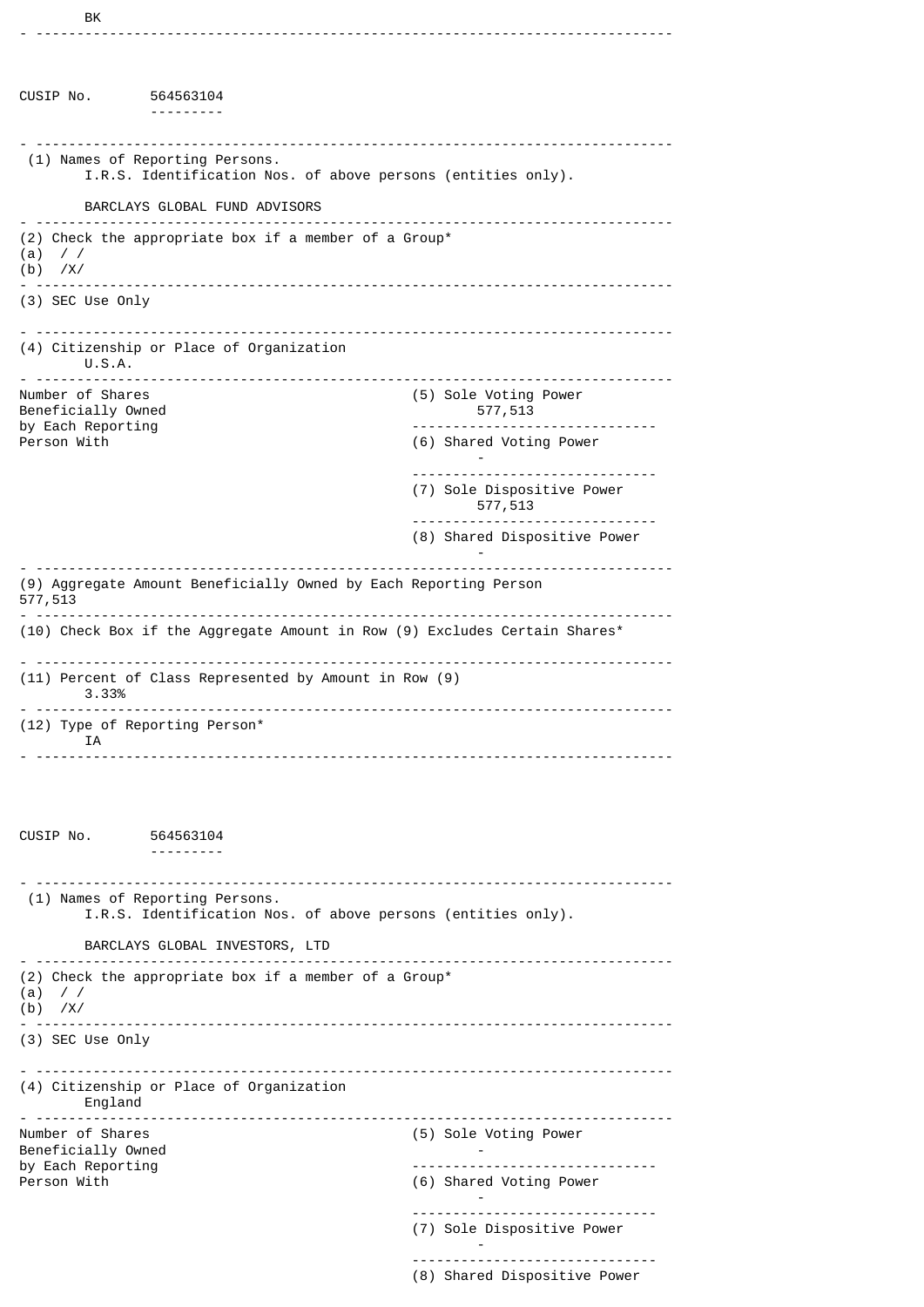| (9) Aggregate                                                                                   |
|-------------------------------------------------------------------------------------------------|
| (10) Check Box if the Aggregate Amount in Row (9) Excludes Certain Shares*                      |
| (11) Percent of Class Represented by Amount in Row (9)<br>0.00%                                 |
| (12) Type of Reporting Person*<br>BK                                                            |
|                                                                                                 |
| CUSIP No. 564563104                                                                             |
| (1) Names of Reporting Persons.<br>I.R.S. Identification Nos. of above persons (entities only). |
| BARCLAYS GLOBAL INVESTORS JAPAN TRUST AND BANKING COMPANY LIMITED                               |
| (2) Check the appropriate box if a member of a Group*<br>$(a)$ / /<br>$(b)$ /X/                 |
| $(3)$ SEC Use Only                                                                              |
| (4) Citizenship or Place of Organization<br>Japan                                               |
| Number of Shares<br>(5) Sole Voting Power<br>Beneficially Owned                                 |
| by Each Reporting<br>--------------------------------<br>Person With<br>(6) Shared Voting Power |
| (7) Sole Dispositive Power                                                                      |
| (8) Shared Dispositive Power                                                                    |
| (9) Aggregate                                                                                   |
| (10) Check Box if the Aggregate Amount in Row (9) Excludes Certain Shares*                      |
| (11) Percent of Class Represented by Amount in Row (9)<br>0.00%                                 |
| (12) Type of Reporting Person*<br>BK.                                                           |
| CUSIP No. 564563104<br>---------                                                                |
| (1) Names of Reporting Persons.<br>I.R.S. Identification Nos. of above persons (entities only). |
| BARCLAYS LIFE ASSURANCE COMPANY LIMITED<br>------------------------                             |
| (2) Check the appropriate box if a member of a Group*<br>(a)<br>$\frac{1}{2}$<br>$(b)$ /X/      |
| (3) SEC Use Only                                                                                |
| (4) Citizenship or Place of Organization<br>England                                             |
| Number of Shares<br>(5) Sole Voting Power<br>Beneficially Owned<br>by Each Reporting            |

-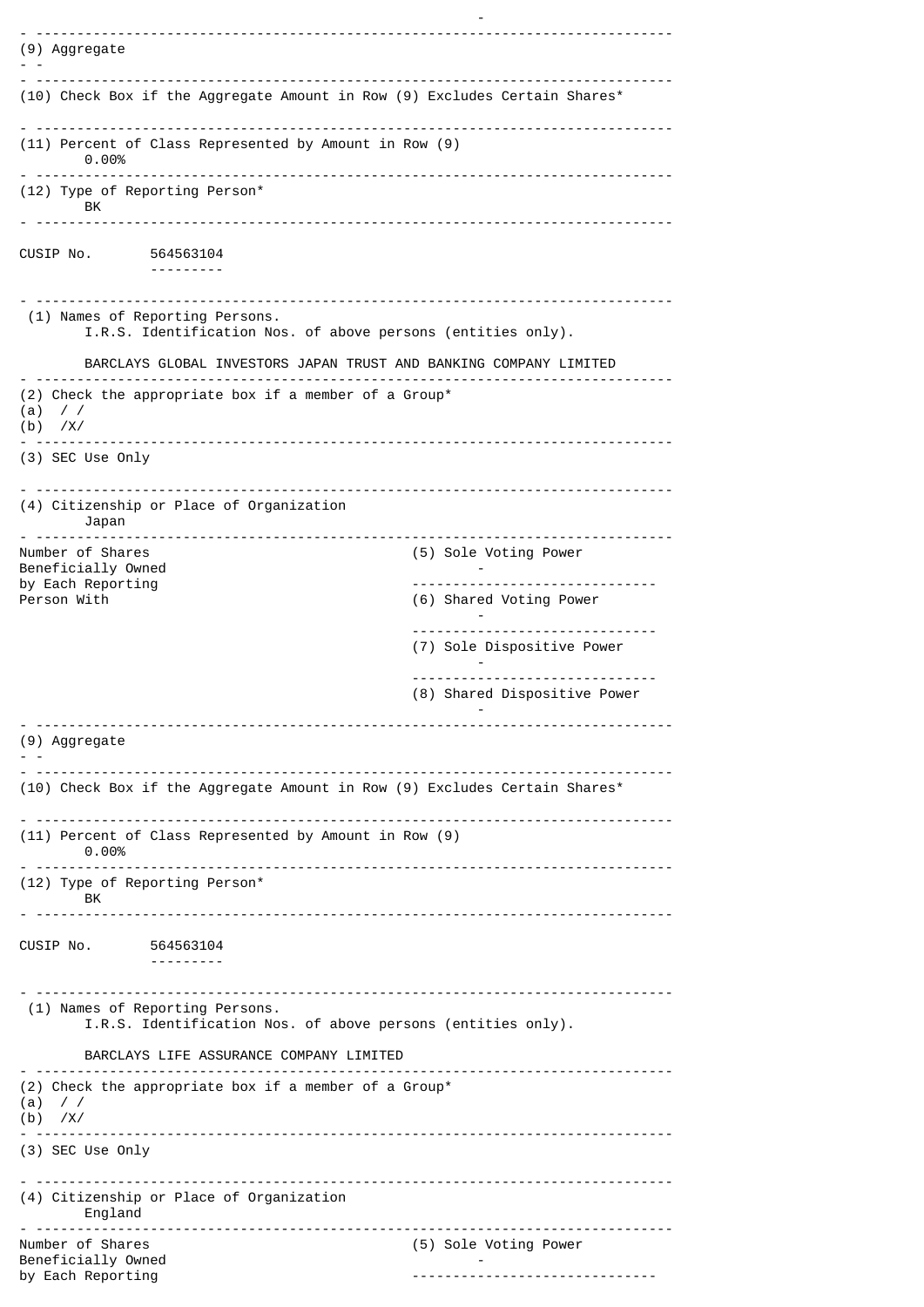| Person With                                                                                          | (6) Shared Voting Power                                         |
|------------------------------------------------------------------------------------------------------|-----------------------------------------------------------------|
|                                                                                                      | (7) Sole Dispositive Power                                      |
|                                                                                                      | (8) Shared Dispositive Power                                    |
| (9) Aggregate                                                                                        |                                                                 |
| (10) Check Box if the Aggregate Amount in Row (9) Excludes Certain Shares*                           |                                                                 |
| (11) Percent of Class Represented by Amount in Row (9)<br>0.00%                                      |                                                                 |
| (12) Type of Reporting Person*<br>BK                                                                 |                                                                 |
| CUSIP No. 564563104                                                                                  |                                                                 |
| (1) Names of Reporting Persons.<br>I.R.S. Identification Nos. of above persons (entities only).      |                                                                 |
| BARCLAYS BANK PLC                                                                                    |                                                                 |
| (2) Check the appropriate box if a member of a Group*<br>$\frac{1}{2}$<br>(a)<br>$(b)$ /X/           |                                                                 |
| (3) SEC Use Only                                                                                     |                                                                 |
| (4) Citizenship or Place of Organization<br>England                                                  |                                                                 |
| .                                                                                                    |                                                                 |
| Number of Shares<br>Beneficially Owned                                                               | (5) Sole Voting Power                                           |
| by Each Reporting<br>Person With                                                                     | -------------------------------<br>(6) Shared Voting Power      |
|                                                                                                      | (7) Sole Dispositive Power                                      |
|                                                                                                      | -------------------------------<br>(8) Shared Dispositive Power |
| (9) Aggregate                                                                                        |                                                                 |
| (10) Check Box if the Aggregate Amount in Row (9) Excludes Certain Shares*                           |                                                                 |
| (11) Percent of Class Represented by Amount in Row (9)<br>0.00%                                      |                                                                 |
| (12) Type of Reporting Person*<br>BK.                                                                |                                                                 |
| CUSIP No. 564563104                                                                                  |                                                                 |
| .<br>(1) Names of Reporting Persons.<br>I.R.S. Identification Nos. of above persons (entities only). |                                                                 |
| BARCLAYS CAPITAL SECURITIES LIMITED                                                                  |                                                                 |
| (2) Check the appropriate box if a member of a Group*<br>(a)<br>$\frac{1}{2}$<br>$(b)$ /X/           |                                                                 |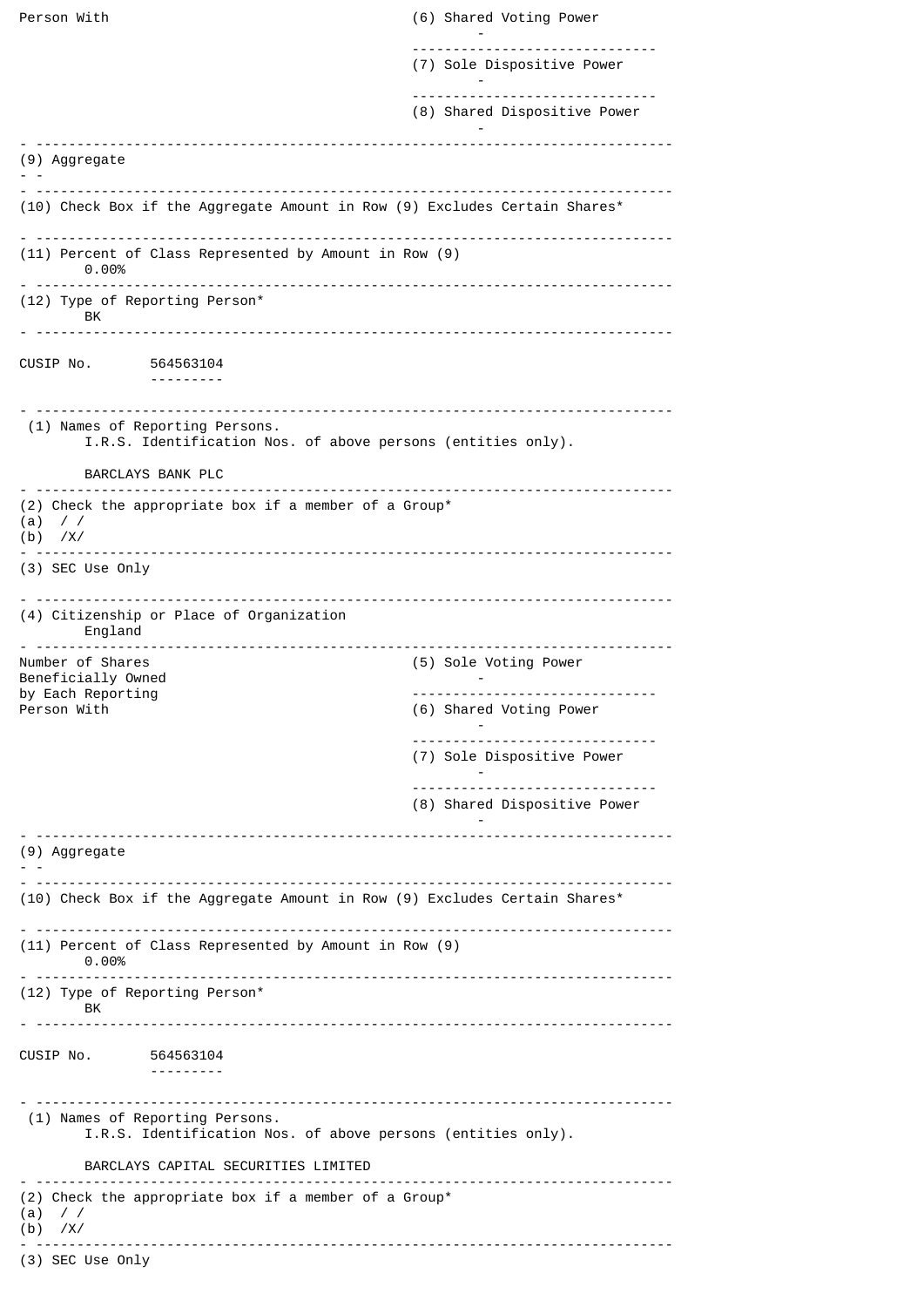- ------------------------------------------------------------------------------ (4) Citizenship or Place of Organization England. - ------------------------------------------------------------------------------ (5) Sole Voting Power Beneficially Owned<br>by Each Reporting by Each Reporting<br>Person With (6) Shared Voting Power - ------------------------------ (7) Sole Dispositive Power - ------------------------------ (8) Shared Dispositive Power - - ------------------------------------------------------------------------------ (9) Aggregate - - - ------------------------------------------------------------------------------ (10) Check Box if the Aggregate Amount in Row (9) Excludes Certain Shares\* - ------------------------------------------------------------------------------ (11) Percent of Class Represented by Amount in Row (9) 0.00% - ------------------------------------------------------------------------------ (12) Type of Reporting Person\* BK - ------------------------------------------------------------------------------ CUSIP No. 564563104 --------- - ------------------------------------------------------------------------------ (1) Names of Reporting Persons. I.R.S. Identification Nos. of above persons (entities only). BARCLAYS CAPITAL INC - ------------------------------------------------------------------------------ (2) Check the appropriate box if a member of a Group\* (a) / / (b) /X/ - ------------------------------------------------------------------------------ (3) SEC Use Only - ------------------------------------------------------------------------------ (4) Citizenship or Place of Organization U.S.A. - ------------------------------------------------------------------------------ (5) Sole Voting Power Beneficially Owned<br>by Each Reporting by Each Reporting and the control of the control of the control of the control of the control of the control o<br>Person With the control of the control of the control of the control of the control of the control of the contr (6) Shared Voting Power - ------------------------------ (7) Sole Dispositive Power - ------------------------------ (8) Shared Dispositive Power - - ------------------------------------------------------------------------------ (9) Aggregate - - - ------------------------------------------------------------------------------ (10) Check Box if the Aggregate Amount in Row (9) Excludes Certain Shares\* - ------------------------------------------------------------------------------ (11) Percent of Class Represented by Amount in Row (9) 0.00% - ------------------------------------------------------------------------------ (12) Type of Reporting Person\* BD - ---------------------------------------------------------------------------- CUSIP No. 564563104 --------- - ------------------------------------------------------------------------------

(1) Names of Reporting Persons.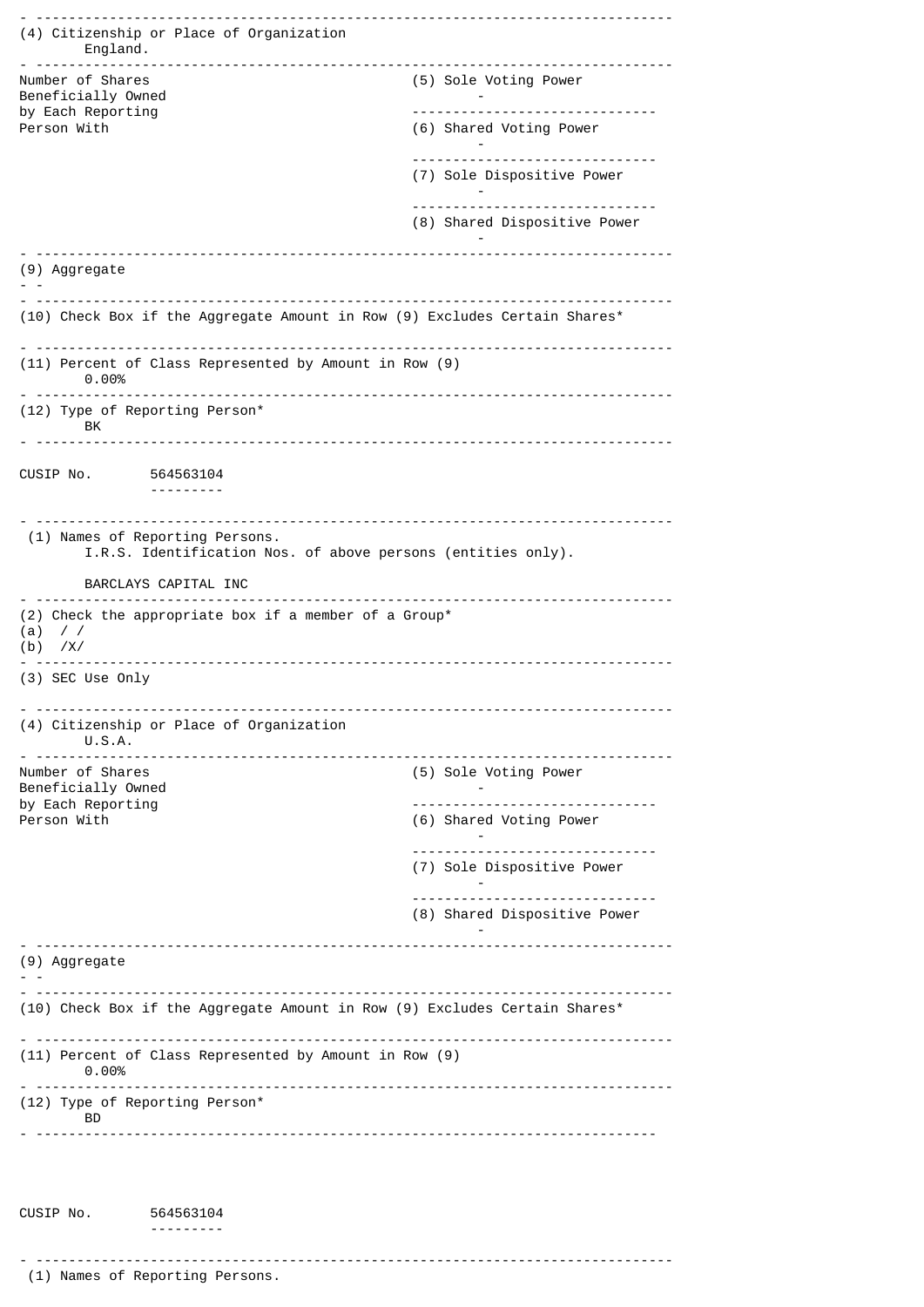I.R.S. Identification Nos. of above persons (entities only). BARCLAYS PRIVATE BANK & TRUST (ISLE OF MAN) LIMITED - ------------------------------------------------------------------------------ (2) Check the appropriate box if a member of a Group\* (a) / / (b) /X/ - ------------------------------------------------------------------------------ (3) SEC Use Only - ------------------------------------------------------------------------------ (4) Citizenship or Place of Organization England. - ------------------------------------------------------------------------------ (5) Sole Voting Power Beneficially Owned and the set of the set of the set of the set of the set of the set of the set of the set of the set of the set of the set of the set of the set of the set of the set of the set of the set of the set of t by Each Reporting and the control of the control of the control of the control of the control of the control o<br>Person With the control of the control of the control of the control of the control of the control of the contr (6) Shared Voting Power - ------------------------------ (7) Sole Dispositive Power - ------------------------------ (8) Shared Dispositive Power - - ------------------------------------------------------------------------------ (9) Aggregate - - - ------------------------------------------------------------------------------ (10) Check Box if the Aggregate Amount in Row (9) Excludes Certain Shares\* - ------------------------------------------------------------------------------ (11) Percent of Class Represented by Amount in Row (9) 0.00% - ------------------------------------------------------------------------------ (12) Type of Reporting Person\* BK - ------------------------------------------------------------------------------ CUSIP No. 564563104 --------- - ------------------------------------------------------------------------------ (1) Names of Reporting Persons. I.R.S. Identification Nos. of above persons (entities only). BARCLAYS PRIVATE BANK AND TRUST (JERSEY) LIMITED - ------------------------------------------------------------------------------ (2) Check the appropriate box if a member of a Group\*  $(a) / /$ (b) /X/ - ------------------------------------------------------------------------------ (3) SEC Use Only - ------------------------------------------------------------------------------ (4) Citizenship or Place of Organization England - ------------------------------------------------------------------------------ (5) Sole Voting Power Beneficially Owned by Each Reporting and the control of the control of the control of the control of the control of the control o<br>Person With the control of the control of the control of the control of the control of the control of the contr (6) Shared Voting Power - ------------------------------ (7) Sole Dispositive Power - ------------------------------ (8) Shared Dispositive Power -  $-$ (9) Aggregate - - - ------------------------------------------------------------------------------ (10) Check Box if the Aggregate Amount in Row (9) Excludes Certain Shares\* - ------------------------------------------------------------------------------ (11) Percent of Class Represented by Amount in Row (9) 0.00% - ------------------------------------------------------------------------------ (12) Type of Reporting Person\* BK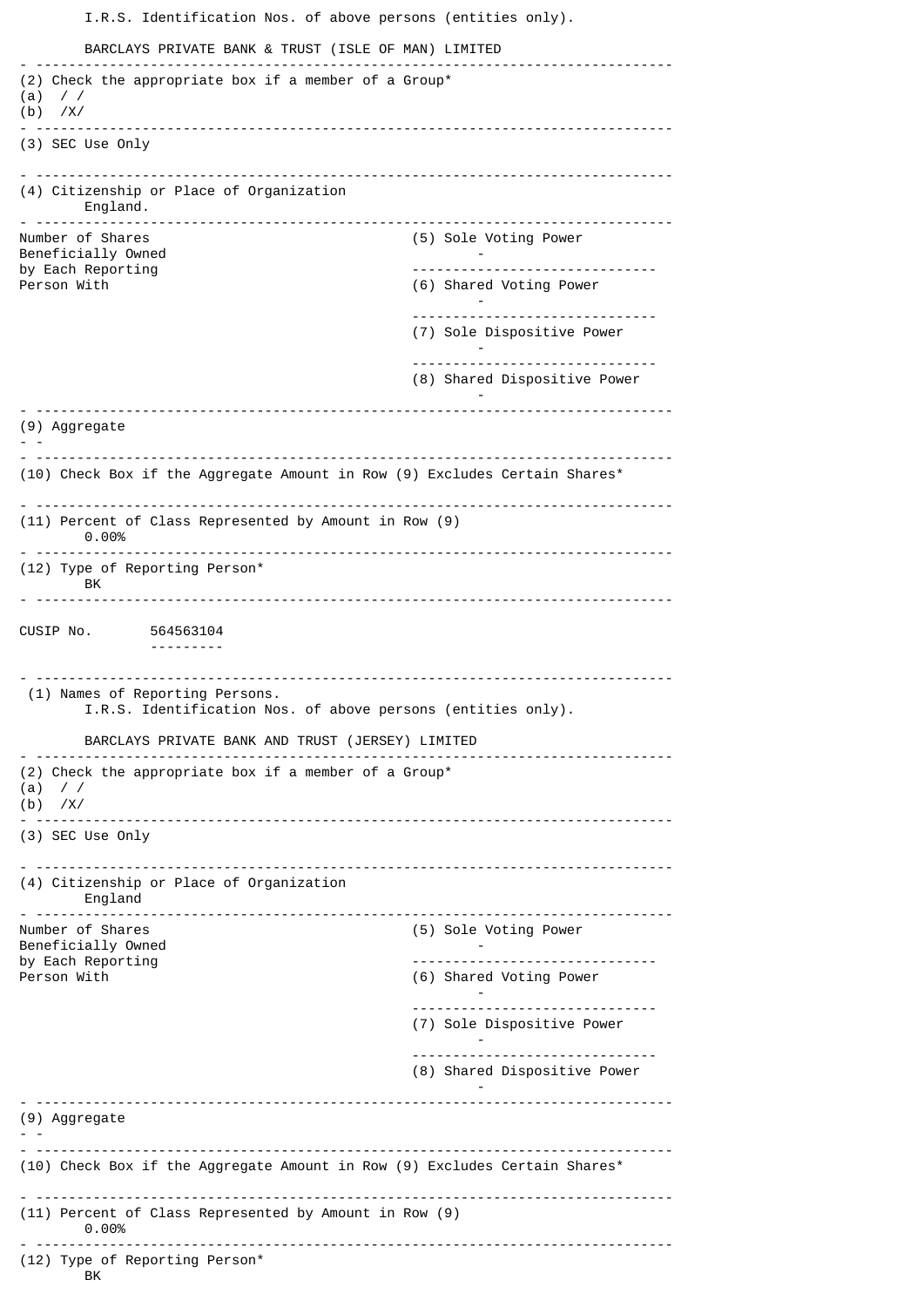| CUSIP No.                                            | 564563104<br>---------                                                                          |                              |
|------------------------------------------------------|-------------------------------------------------------------------------------------------------|------------------------------|
|                                                      | (1) Names of Reporting Persons.<br>I.R.S. Identification Nos. of above persons (entities only). |                              |
|                                                      | BARCLAYS BANK TRUST COMPANY LIMITED                                                             |                              |
| $\frac{1}{2}$<br>(a)<br>$(b)$ /X/                    | (2) Check the appropriate box if a member of a Group*                                           |                              |
| (3) SEC Use Only                                     |                                                                                                 |                              |
|                                                      | (4) Citizenship or Place of Organization<br>England                                             |                              |
| ----------<br>Number of Shares<br>Beneficially Owned |                                                                                                 | (5) Sole Voting Power        |
| by Each Reporting<br>Person With                     |                                                                                                 | (6) Shared Voting Power      |
|                                                      |                                                                                                 | (7) Sole Dispositive Power   |
|                                                      |                                                                                                 | (8) Shared Dispositive Power |
| (9) Aggregate                                        |                                                                                                 |                              |
|                                                      | (10) Check Box if the Aggregate Amount in Row (9) Excludes Certain Shares*                      |                              |
|                                                      | (11) Percent of Class Represented by Amount in Row (9)<br>0.00%                                 |                              |
| ВK                                                   | (12) Type of Reporting Person*                                                                  |                              |
| CUSIP No.                                            | 564563104                                                                                       |                              |
|                                                      | (1) Names of Reporting Persons.<br>I.R.S. Identification Nos. of above persons (entities only). |                              |
|                                                      | BARCLAYS BANK (Suisse) SA                                                                       |                              |
| (a)<br>$\prime$ /<br>$(b)$ /X/                       | (2) Check the appropriate box if a member of a Group*                                           |                              |
| (3) SEC Use Only                                     | <u></u>                                                                                         |                              |
|                                                      | (4) Citizenship or Place of Organization<br>Switzerland                                         |                              |
| Number of Shares<br>Beneficially Owned               |                                                                                                 | (5) Sole Voting Power        |
| by Each Reporting<br>Person With                     |                                                                                                 | (6) Shared Voting Power      |
|                                                      |                                                                                                 | (7) Sole Dispositive Power   |
|                                                      |                                                                                                 | (8) Shared Dispositive Power |
| (9) Aggregate                                        |                                                                                                 |                              |
|                                                      | (10) Check Box if the Aggregate Amount in Row (9) Excludes Certain Shares*                      |                              |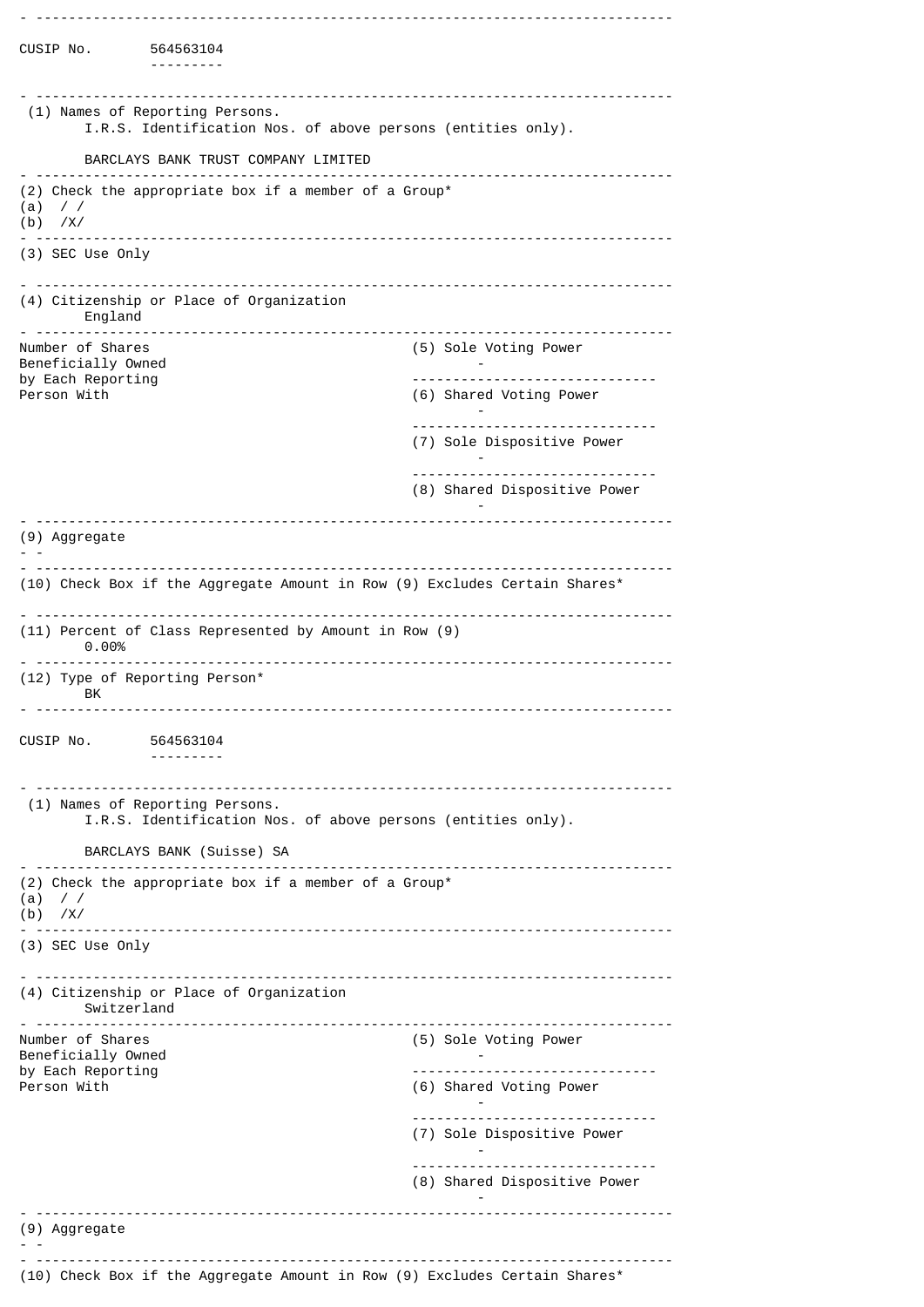| (11) Percent of Class Represented by Amount in Row (9)<br>$0.00\%$                              |                              |
|-------------------------------------------------------------------------------------------------|------------------------------|
| <u> - - - - - - - - - - - - - -</u><br>(12) Type of Reporting Person*<br>BK                     |                              |
|                                                                                                 |                              |
| CUSIP No. 564563104                                                                             |                              |
| (1) Names of Reporting Persons.<br>I.R.S. Identification Nos. of above persons (entities only). |                              |
| BARCLAYS PRIVATE BANK LIMITED                                                                   |                              |
| (2) Check the appropriate box if a member of a Group*<br>(a)<br>$\frac{1}{2}$<br>$(b)$ /X/      |                              |
| (3) SEC Use Only                                                                                |                              |
| (4) Citizenship or Place of Organization<br>England                                             |                              |
| Number of Shares<br>Beneficially Owned                                                          | (5) Sole Voting Power        |
| by Each Reporting<br>Person With                                                                | (6) Shared Voting Power      |
|                                                                                                 | (7) Sole Dispositive Power   |
|                                                                                                 | (8) Shared Dispositive Power |
| (9) Aggregate                                                                                   |                              |
| (10) Check Box if the Aggregate Amount in Row (9) Excludes Certain Shares*                      |                              |
| (11) Percent of Class Represented by Amount in Row (9)<br>0.00%                                 | -------------                |
| (12) Type of Reporting Person*<br>BK.                                                           |                              |
|                                                                                                 |                              |
| CUSIP No. 564563104                                                                             |                              |
| (1) Names of Reporting Persons.<br>I.R.S. Identification Nos. of above persons (entities only). |                              |
| BRONCO (BARCLAYS CAYMAN) LIMITED                                                                |                              |
| (2) Check the appropriate box if a member of a Group*<br>(a)<br>$\frac{1}{2}$<br>$(b)$ /X/      |                              |
| (3) SEC Use Only                                                                                |                              |
| (4) Citizenship or Place of Organization<br>Cayman Islands                                      |                              |
| ---------------------------<br>Number of Shares<br>Beneficially Owned                           | (5) Sole Voting Power        |
| by Each Reporting<br>Person With                                                                | .<br>(6) Shared Voting Power |
|                                                                                                 |                              |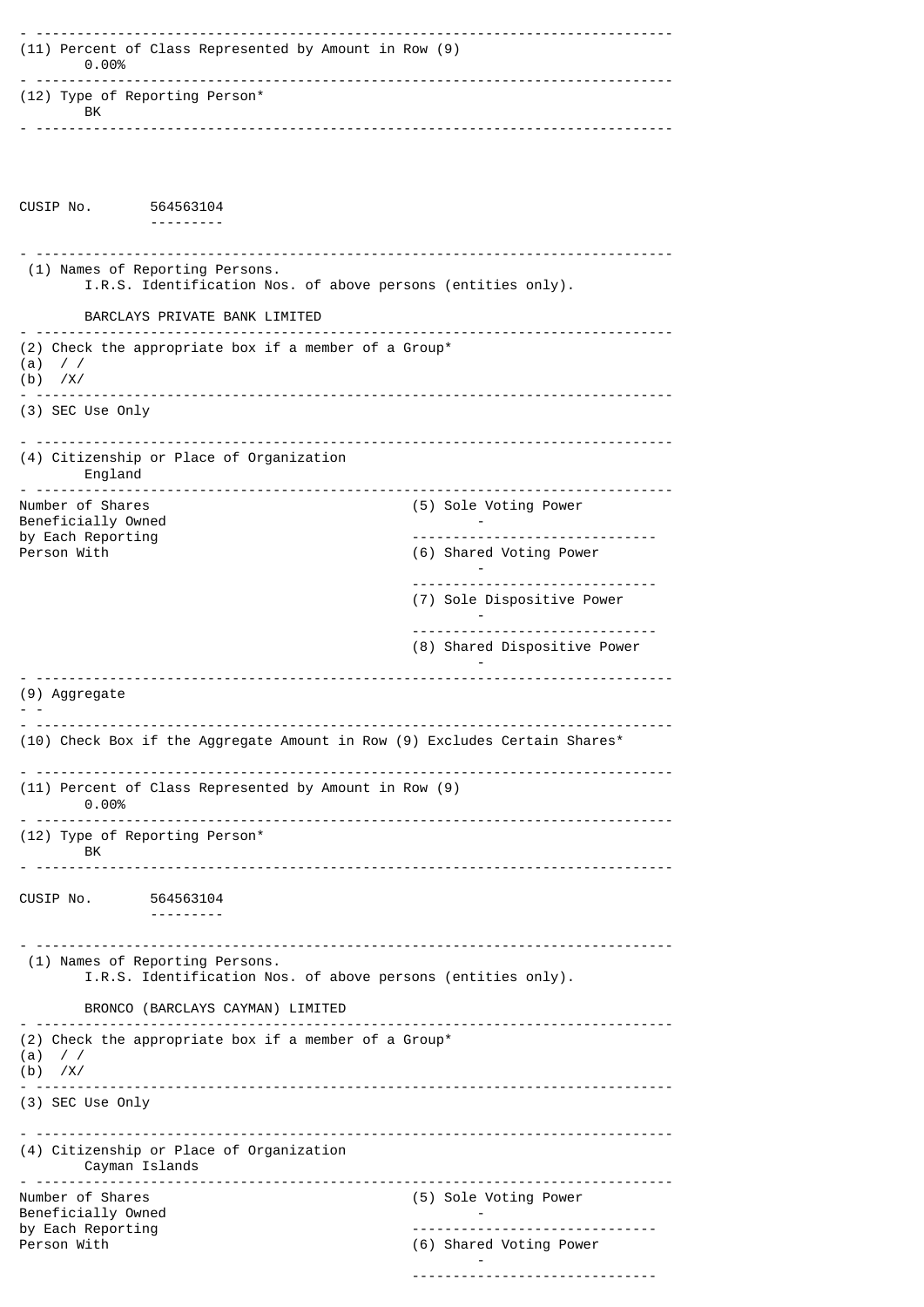(7) Sole Dispositive Power - ------------------------------ (8) Shared Dispositive Power - - ------------------------------------------------------------------------------ (9) Aggregate - - - ------------------------------------------------------------------------------ (10) Check Box if the Aggregate Amount in Row (9) Excludes Certain Shares\* - ------------------------------------------------------------------------------ (11) Percent of Class Represented by Amount in Row (9) 0.00% - ------------------------------------------------------------------------------ (12) Type of Reporting Person\* OH - ------------------------------------------------------------------------------ CUSIP No. 564563104 --------- - ------------------------------------------------------------------------------ (1) Names of Reporting Persons. I.R.S. Identification Nos. of above persons (entities only). PALOMINO LIMITED - ------------------------------------------------------------------------------ (2) Check the appropriate box if a member of a Group\* (a) / / (b) /X/ - ------------------------------------------------------------------------------ (3) SEC Use Only - ------------------------------------------------------------------------------ (4) Citizenship or Place of Organization Cayman Islands - ------------------------------------------------------------------------------ (5) Sole Voting Power Beneficially Owned and the set of the set of the set of the set of the set of the set of the set of the set of the set of the set of the set of the set of the set of the set of the set of the set of the set of the set of t by Each Reporting and the control of the control of the control of the control of the control of the control o<br>Person With the control of the control of the control of the control of the control of the control of the contr (6) Shared Voting Power - ------------------------------ (7) Sole Dispositive Power - ------------------------------ (8) Shared Dispositive Power -  $-$ (9) Aggregate - - - ------------------------------------------------------------------------------ (10) Check Box if the Aggregate Amount in Row (9) Excludes Certain Shares\* - ------------------------------------------------------------------------------ (11) Percent of Class Represented by Amount in Row (9) 0.00% - ------------------------------------------------------------------------------ (12) Type of Reporting Person\* OH - ------------------------------------------------------------------------------ CUSIP No. 564563104 --------- - ------------------------------------------------------------------------------ (1) Names of Reporting Persons. I.R.S. Identification Nos. of above persons (entities only). HYMF LIMITED - ------------------------------------------------------------------------------ (2) Check the appropriate box if a member of a Group\*  $(a)$  / / (b) /X/ - ------------------------------------------------------------------------------ (3) SEC Use Only - ------------------------------------------------------------------------------ (4) Citizenship or Place of Organization Cayman Islands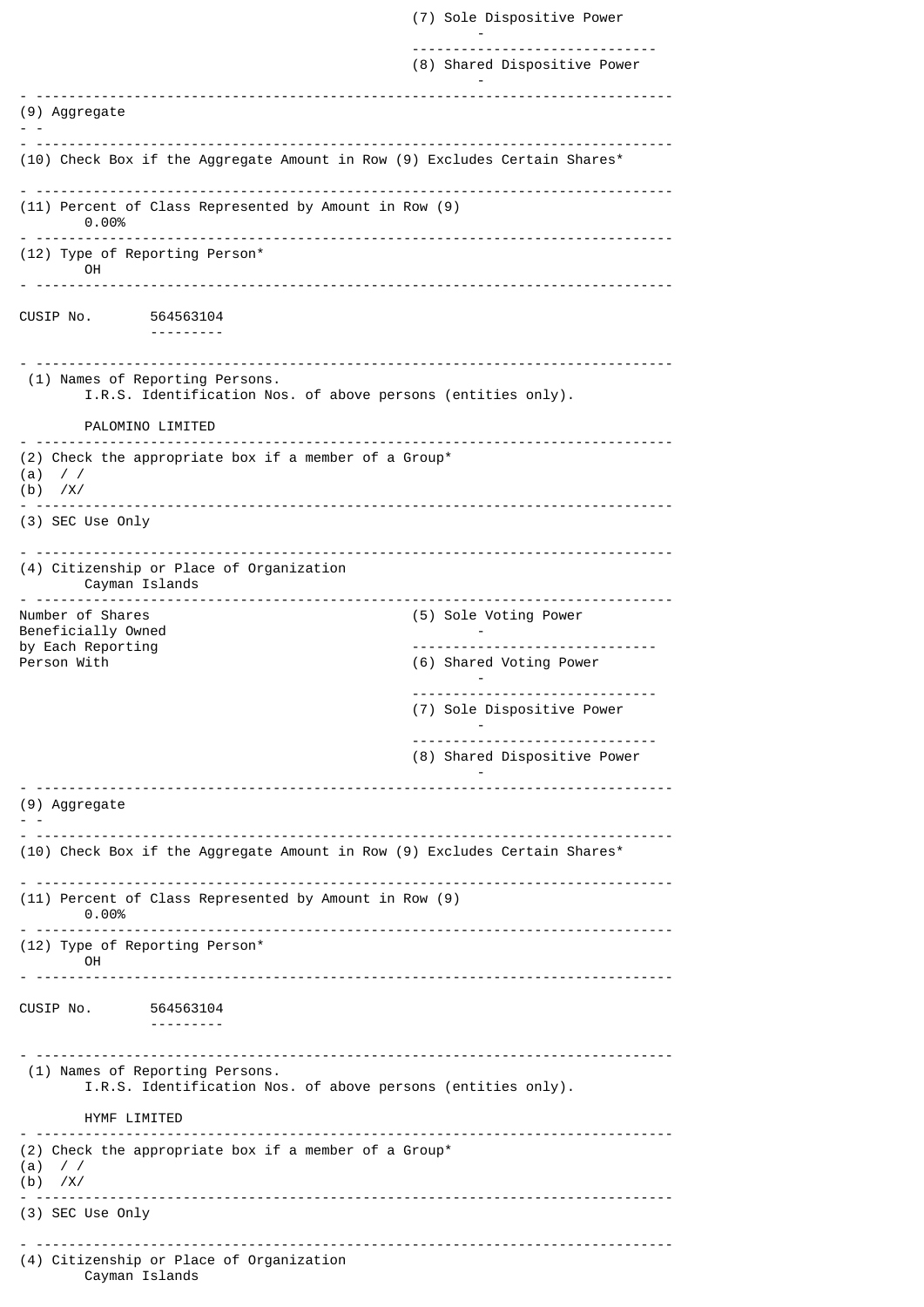| Number of Shares<br>Beneficially Owned<br>by Each Reporting<br>Person With |                                                                                                                                                                                   | ----------------------------<br>(5) Sole Voting Power<br>-------------------------------<br>(6) Shared Voting Power |
|----------------------------------------------------------------------------|-----------------------------------------------------------------------------------------------------------------------------------------------------------------------------------|---------------------------------------------------------------------------------------------------------------------|
|                                                                            |                                                                                                                                                                                   | (7) Sole Dispositive Power                                                                                          |
|                                                                            |                                                                                                                                                                                   | (8) Shared Dispositive Power                                                                                        |
| (9) Aggregate                                                              | ------------------------------------                                                                                                                                              |                                                                                                                     |
|                                                                            | (10) Check Box if the Aggregate Amount in Row (9) Excludes Certain Shares*                                                                                                        |                                                                                                                     |
| 0.00%                                                                      | (11) Percent of Class Represented by Amount in Row (9)                                                                                                                            |                                                                                                                     |
| (12) Type of Reporting Person*<br>OH                                       |                                                                                                                                                                                   |                                                                                                                     |
| ITEM 1(A). NAME OF ISSUER                                                  | MANTECH INTERNATIONAL CORP-A                                                                                                                                                      |                                                                                                                     |
| ITEM 1(B).                                                                 | ADDRESS OF ISSUER'S PRINCIPAL EXECUTIVE OFFICES<br>12015 Lee Jackson Memorial Highway<br>Fairfax, Va 22033-3300                                                                   |                                                                                                                     |
|                                                                            | ITEM 2(A). NAME OF PERSON(S) FILING<br>BARCLAYS GLOBAL INVESTORS, NA                                                                                                              |                                                                                                                     |
|                                                                            | ITEM 2(B). ADDRESS OF PRINCIPAL BUSINESS OFFICE OR, IF NONE, RESIDENCE<br>45 Fremont Street<br>San Francisco, CA 94105                                                            |                                                                                                                     |
| ITEM 2(C). CITIZENSHIP                                                     | U.S.A                                                                                                                                                                             |                                                                                                                     |
| .                                                                          | ITEM 2(D). TITLE OF CLASS OF SECURITIES<br><b>Common Stock</b>                                                                                                                    |                                                                                                                     |
| ITEM 2(E). CUSIP NUMBER                                                    | 564563104                                                                                                                                                                         |                                                                                                                     |
|                                                                            | ITEM 3. IF THIS STATEMENT IS FILED PURSUANT TO RULES 13D-1(B), OR<br>13D-2(B), CHECK WHETHER THE PERSON FILING IS A                                                               |                                                                                                                     |
|                                                                            | (a) // Broker or Dealer registered under Section 15 of the Act<br>$(15 \cup S.C. 780)$ .                                                                                          |                                                                                                                     |
| (c) $\frac{1}{2}$                                                          | (b) $/X/$ Bank as defined in section 3(a) (6) of the Act (15 U.S.C. 78c).<br>Insurance Company as defined in section $3(a)$ (19) of the Act<br>$(15 \tU.S.C. 78c)$ .              |                                                                                                                     |
| (d) $\frac{1}{2}$                                                          | Investment Company registered under section 8 of the Investment<br>Company Act of 1940 (15 U.S.C. 80a-8).                                                                         |                                                                                                                     |
| (e) $\frac{1}{2}$                                                          | Investment Adviser in accordance with section $240.13d(b)(1)(ii)(E)$ .<br>(f) // Employee Benefit Plan or endowment fund in accordance with section<br>$240.13d-1(b)(1)(ii)(F)$ . |                                                                                                                     |
|                                                                            | (g) // Parent Holding Company or control person in accordance with section<br>$240.13d-1(b)(1)(ii)(6)$ .                                                                          |                                                                                                                     |
|                                                                            | (h) // A savings association as defined in section 3(b) of the Federal Deposit<br>Insurance Act (12 U.S.C. 1813).                                                                 |                                                                                                                     |
|                                                                            | $(i)$ // A church plan that is excluded from the definition of an investment<br>company under section $3(c)(14)$ of the Investment Company Act of 1940<br>$(15U.S.C. 80a-3).$     |                                                                                                                     |
| ITEM 1(A). NAME OF ISSUER                                                  | (j) // Group, in accordance with section $240.13d-1(b)(1)(ii)(J)$                                                                                                                 |                                                                                                                     |
|                                                                            | MANTECH INTERNATIONAL CORP-A                                                                                                                                                      |                                                                                                                     |
|                                                                            | ITEM 1(B). ADDRESS OF ISSUER'S PRINCIPAL EXECUTIVE OFFICES<br>12015 Lee Jackson Memorial Highway<br>Fairfax, Va 22033-3300                                                        |                                                                                                                     |
|                                                                            | ITEM 2(A). NAME OF PERSON(S) FILING<br>BARCLAYS GLOBAL FUND ADVISORS                                                                                                              |                                                                                                                     |
|                                                                            |                                                                                                                                                                                   |                                                                                                                     |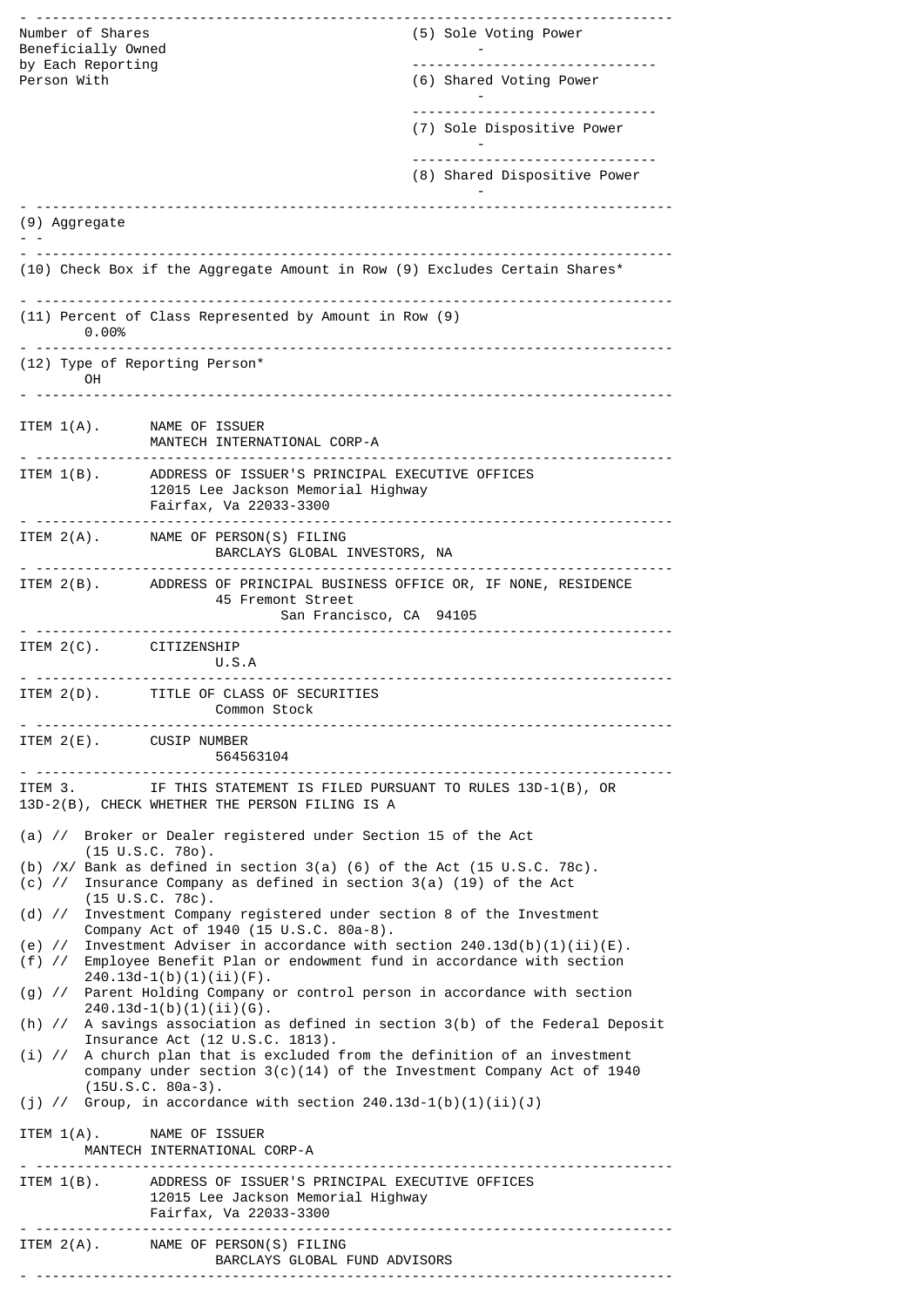|                                      | ITEM 2(B). ADDRESS OF PRINCIPAL BUSINESS OFFICE OR, IF NONE, RESIDENCE<br>45 Fremont Street<br>San Francisco, CA 94105                                                                    |
|--------------------------------------|-------------------------------------------------------------------------------------------------------------------------------------------------------------------------------------------|
| ITEM 2(C). CITIZENSHIP               | U.S.A                                                                                                                                                                                     |
|                                      | ITEM 2(D). TITLE OF CLASS OF SECURITIES<br>Common Stock                                                                                                                                   |
| ITEM 2(E). CUSIP NUMBER              | 564563104                                                                                                                                                                                 |
|                                      | ITEM 3. IF THIS STATEMENT IS FILED PURSUANT TO RULES 13D-1(B), OR<br>13D-2(B), CHECK WHETHER THE PERSON FILING IS A                                                                       |
|                                      | (a) // Broker or Dealer registered under Section 15 of the Act<br>$(15 \cup S.C. 780)$ .                                                                                                  |
|                                      | (b) $\frac{1}{5}$ Bank as defined in section 3(a) (6) of the Act (15 U.S.C. 78c).<br>(c) // Insurance Company as defined in section 3(a) (19) of the Act<br>$(15 \tU.S.C. 78c).$          |
|                                      | (d) // Investment Company registered under section 8 of the Investment<br>Company Act of 1940 (15 U.S.C. 80a-8).                                                                          |
|                                      | (e) /X/ Investment Adviser in accordance with section $240.13d(b)(1)(ii)(E)$ .<br>(f) // Employee Benefit Plan or endowment fund in accordance with section<br>$240.13d-1(b)(1)(ii)(F)$ . |
|                                      | (g) // Parent Holding Company or control person in accordance with section<br>$240.13d-1(b)(1)(ii)(G)$ .                                                                                  |
|                                      | (h) // A savings association as defined in section 3(b) of the Federal Deposit<br>Insurance Act (12 U.S.C. 1813).                                                                         |
| $(i)$ //                             | A church plan that is excluded from the definition of an investment<br>company under section $3(c)(14)$ of the Investment Company Act of 1940<br>$(15U.S.C. 80a-3).$                      |
|                                      | (j) // Group, in accordance with section $240.13d-1(b)(1)(ii)(J)$                                                                                                                         |
|                                      | ITEM 1(A). NAME OF ISSUER<br>MANTECH INTERNATIONAL CORP-A                                                                                                                                 |
|                                      | ITEM 1(B). ADDRESS OF ISSUER'S PRINCIPAL EXECUTIVE OFFICES<br>12015 Lee Jackson Memorial Highway<br>Fairfax, Va 22033-3300                                                                |
|                                      | ITEM 2(A). NAME OF PERSON(S) FILING<br>BARCLAYS GLOBAL INVESTORS, LTD                                                                                                                     |
|                                      | ITEM 2(B). ADDRESS OF PRINCIPAL BUSINESS OFFICE OR, IF NONE, RESIDENCE<br>Murray House<br>1 Royal Mint Court<br>LONDON, EC3N 4HH                                                          |
| ITEM 2(C). CITIZENSHIP               | England<br><u>. </u>                                                                                                                                                                      |
|                                      | ITEM 2(D). TITLE OF CLASS OF SECURITIES<br><b>Common Stock</b>                                                                                                                            |
| ITEM 2(E). CUSIP NUMBER<br><u>. </u> | 564563104                                                                                                                                                                                 |
| ITEM 3.                              | IF THIS STATEMENT IS FILED PURSUANT TO RULES 13D-1(B), OR<br>13D-2(B), CHECK WHETHER THE PERSON FILING IS A                                                                               |
|                                      | (a) // Broker or Dealer registered under Section 15 of the Act<br>$(15 \cup S.C. 780)$ .                                                                                                  |
| $(c)$ //                             | (b) $/XY$ Bank as defined in section 3(a) (6) of the Act (15 U.S.C. 78c).<br>Insurance Company as defined in section $3(a)$ (19) of the Act<br>$(15 \cup S.C. 78c)$ .                     |
|                                      | (d) // Investment Company registered under section 8 of the Investment<br>Company Act of 1940 (15 U.S.C. 80a-8).                                                                          |
|                                      | (e) // Investment Adviser in accordance with section $240.13d(b)(1)(ii)(E)$ .<br>(f) // Employee Benefit Plan or endowment fund in accordance with section<br>$240.13d-1(b)(1)(ii)(F)$ .  |
|                                      | (g) // Parent Holding Company or control person in accordance with section<br>$240.13d-1(b)(1)(ii)(G)$ .                                                                                  |
|                                      | (h) // A savings association as defined in section 3(b) of the Federal Deposit<br>Insurance Act (12 U.S.C. 1813).                                                                         |
| $(i)$ //                             | A church plan that is excluded from the definition of an investment<br>company under section $3(c)(14)$ of the Investment Company Act of 1940                                             |
|                                      | $(15U.S.C. 80a-3).$<br>(j) // Group, in accordance with section $240.13d-1(b)(1)(ii)(J)$                                                                                                  |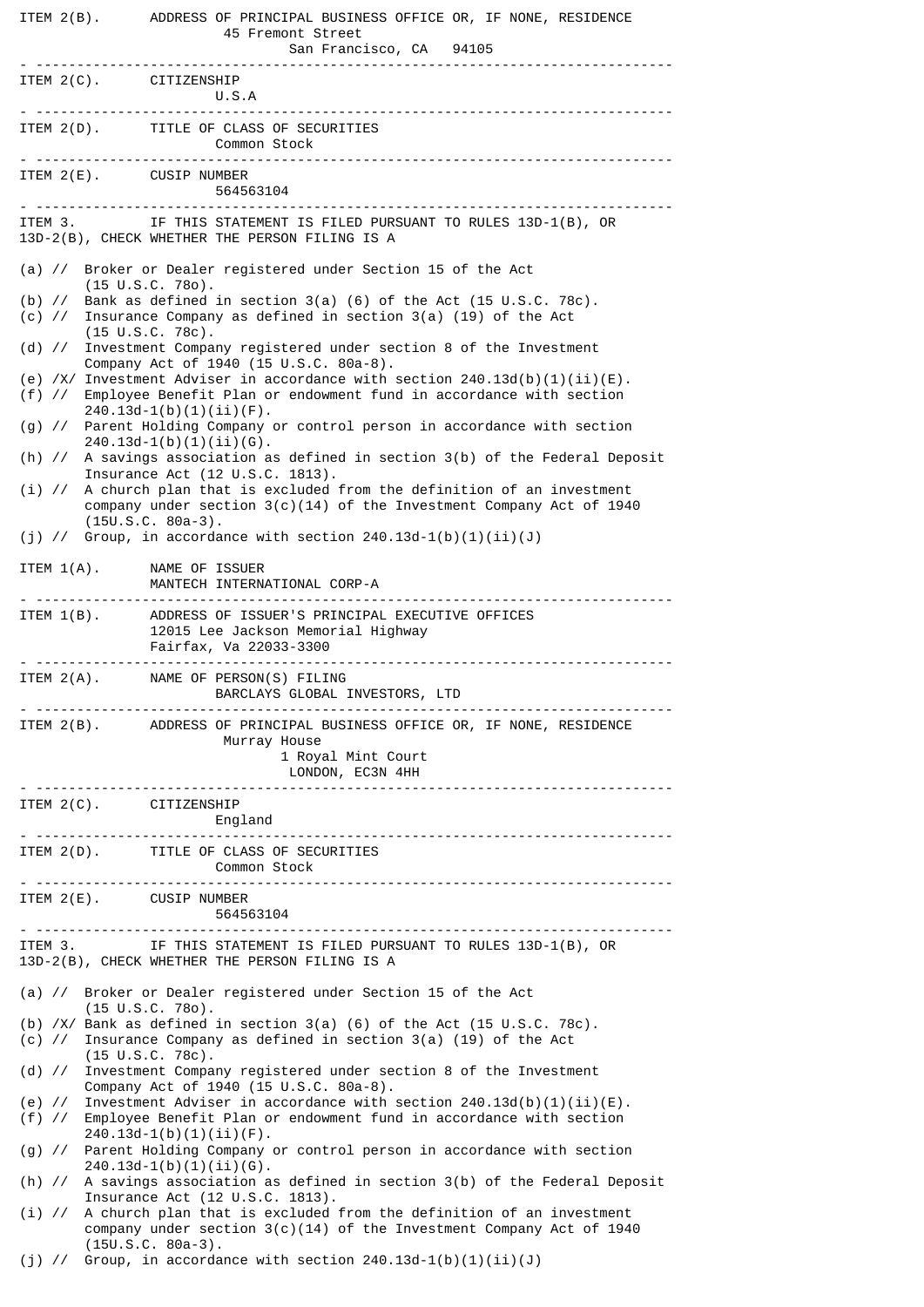| ITEM 1(A). NAME OF ISSUER     | MANTECH INTERNATIONAL CORP-A                                                                                                                                                                |
|-------------------------------|---------------------------------------------------------------------------------------------------------------------------------------------------------------------------------------------|
|                               | ITEM 1(B). ADDRESS OF ISSUER'S PRINCIPAL EXECUTIVE OFFICES<br>12015 Lee Jackson Memorial Highway<br>Fairfax, Va 22033-3300<br>-------------------------------------                         |
|                               | ITEM 2(A). NAME OF PERSON(S) FILING<br>BARCLAYS GLOBAL INVESTORS JAPAN TRUST AND BANKING COMPANY LIMITED                                                                                    |
|                               | ITEM 2(B). ADDRESS OF PRINCIPAL BUSINESS OFFICE OR, IF NONE, RESIDENCE<br>Ebisu Prime Square Tower 8th Floor<br>1-1-39 Hiroo Shibuya-Ku<br>Tokyo 150-0012 Japan                             |
| ITEM 2(C). CITIZENSHIP        |                                                                                                                                                                                             |
|                               | ITEM 2(D). TITLE OF CLASS OF SECURITIES<br><b>Common Stock</b>                                                                                                                              |
| ITEM 2(E). CUSIP NUMBER       | 564563104                                                                                                                                                                                   |
|                               | ITEM 3. IF THIS STATEMENT IS FILED PURSUANT TO RULES 13D-1(B), OR<br>13D-2(B), CHECK WHETHER THE PERSON FILING IS A                                                                         |
|                               | (a) // Broker or Dealer registered under Section 15 of the Act                                                                                                                              |
| (c) $\frac{1}{2}$             | $(15 \cup S.C. 780)$ .<br>(b) /X/ Bank as defined in section 3(a) (6) of the Act (15 U.S.C. 78c).<br>Insurance Company as defined in section 3(a) (19) of the Act<br>$(15 \cup S.C. 78c)$ . |
|                               | (d) // Investment Company registered under section 8 of the Investment<br>Company Act of 1940 (15 U.S.C. 80a-8).                                                                            |
| (e) $\frac{1}{2}$<br>$(f)$ // | Investment Adviser in accordance with section $240.13d(b)(1)(ii)(E)$ .<br>Employee Benefit Plan or endowment fund in accordance with section                                                |
| $(g)$ //                      | $240.13d-1(b)(1)(ii)(F)$ .<br>Parent Holding Company or control person in accordance with section                                                                                           |
|                               | $240.13d-1(b)(1)(ii)(6)$ .<br>(h) // A savings association as defined in section 3(b) of the Federal Deposit<br>Insurance Act (12 U.S.C. 1813).                                             |
|                               | $(i)$ // A church plan that is excluded from the definition of an investment<br>company under section $3(c)(14)$ of the Investment Company Act of 1940<br>$(15U.S.C. 80a-3).$               |
| ITEM $1(A)$ .                 | (j) // Group, in accordance with section $240.13d-1(b)(1)(ii)(J)$<br>NAME OF ISSUER                                                                                                         |
|                               | MANTECH INTERNATIONAL CORP-A                                                                                                                                                                |
|                               | ITEM 1(B). ADDRESS OF ISSUER'S PRINCIPAL EXECUTIVE OFFICES<br>12015 Lee Jackson Memorial Highway<br>Fairfax, Va 22033-3300                                                                  |
|                               | ITEM 2(A). NAME OF PERSON(S) FILING<br>BARCLAYS LIFE ASSURANCE COMPANY LIMITED<br><u>.</u>                                                                                                  |
|                               | ITEM 2(B). ADDRESS OF PRINCIPAL BUSINESS OFFICE OR, IF NONE, RESIDENCE<br>Unicorn House 5th floor<br>252 Romford Road, Forest Gate<br>London 37 9JB England                                 |
| ITEM 2(C). CITIZENSHIP        |                                                                                                                                                                                             |
|                               | ITEM 2(D). TITLE OF CLASS OF SECURITIES<br>Common Stock                                                                                                                                     |
| ITEM 2(E). CUSIP NUMBER       | 564563104                                                                                                                                                                                   |
|                               | ITEM 3. IF THIS STATEMENT IS FILED PURSUANT TO RULES 13D-1(B), OR<br>13D-2(B), CHECK WHETHER THE PERSON FILING IS A                                                                         |
|                               | (a) // Broker or Dealer registered under Section 15 of the Act<br>$(15 \tU.S.C. 780)$ .                                                                                                     |
|                               | (b) $/X/$ Bank as defined in section 3(a) (6) of the Act (15 U.S.C. 78c).<br>(c) // Insurance Company as defined in section 3(a) (19) of the Act<br>$(15 \tU.S.C. 78c).$                    |
|                               | (d) // Investment Company registered under section 8 of the Investment<br>Company Act of 1940 (15 U.S.C. 80a-8).                                                                            |
|                               | (e) // Investment Adviser in accordance with section $240.13d(b)(1)(ii)(E)$ .                                                                                                               |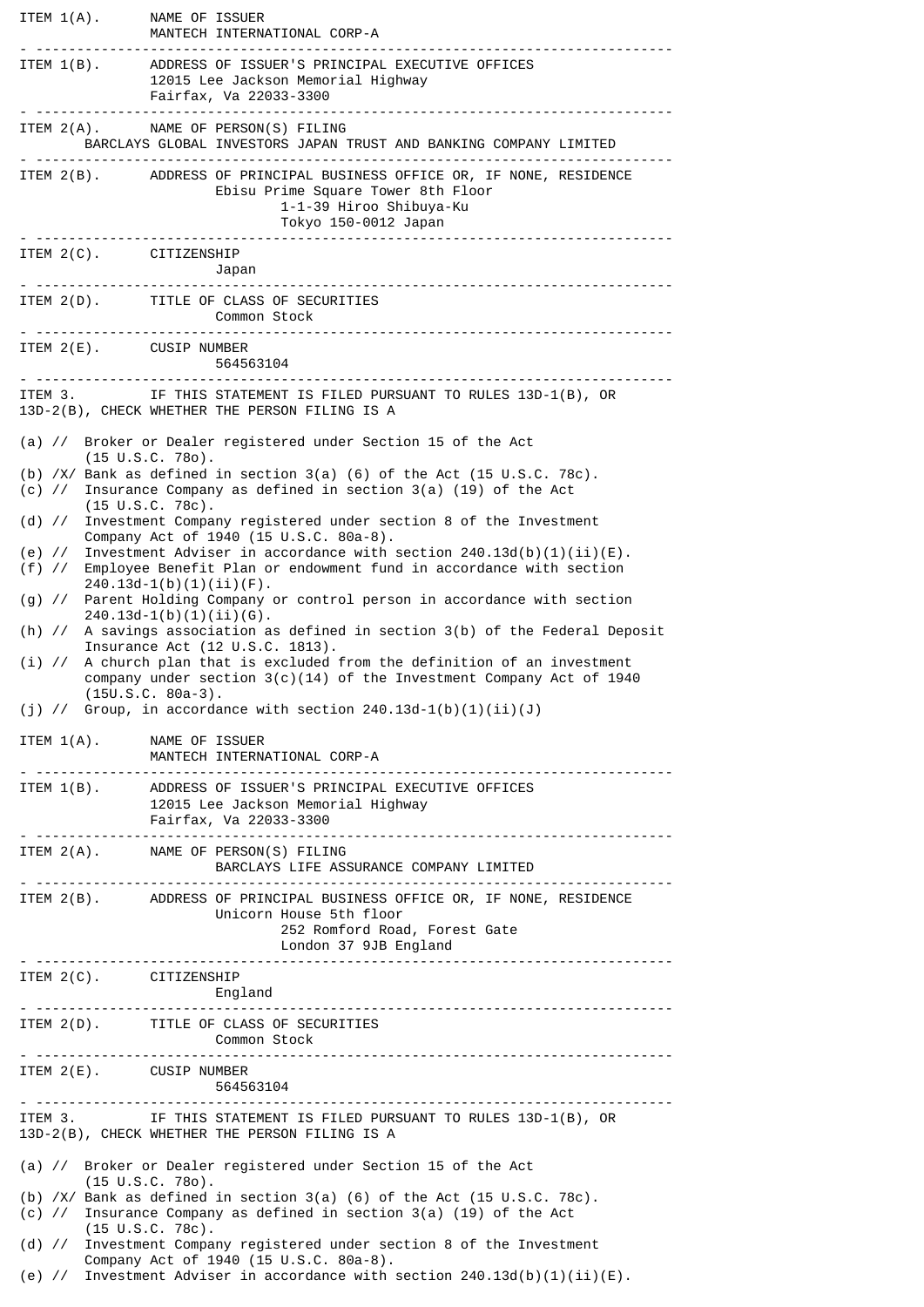|                               | (f) // Employee Benefit Plan or endowment fund in accordance with section<br>$240.13d-1(b)(1)(ii)(F)$ .                                                                    |
|-------------------------------|----------------------------------------------------------------------------------------------------------------------------------------------------------------------------|
|                               | (g) // Parent Holding Company or control person in accordance with section<br>$240.13d-1(b)(1)(ii)(G)$ .                                                                   |
|                               | (h) // A savings association as defined in section 3(b) of the Federal Deposit<br>Insurance Act (12 U.S.C. 1813).                                                          |
| $(i)$ //                      | A church plan that is excluded from the definition of an investment<br>company under section $3(c)(14)$ of the Investment Company Act of 1940<br>$(15U.S.C. 80a-3).$       |
|                               | (j) // Group, in accordance with section $240.13d-1(b)(1)(ii)(J)$                                                                                                          |
|                               | ITEM 1(A). NAME OF ISSUER<br>MANTECH INTERNATIONAL CORP-A                                                                                                                  |
|                               | ITEM 1(B). ADDRESS OF ISSUER'S PRINCIPAL EXECUTIVE OFFICES<br>12015 Lee Jackson Memorial Highway<br>Fairfax, Va 22033-3300                                                 |
|                               | ITEM 2(A). NAME OF PERSON(S) FILING<br>BARCLAYS BANK PLC<br>.                                                                                                              |
|                               | ITEM 2(B). ADDRESS OF PRINCIPAL BUSINESS OFFICE OR, IF NONE, RESIDENCE<br>54 Lombard Street<br>London, England EC3P 3AH                                                    |
|                               | ITEM 2(C). CITIZENSHIP<br>England                                                                                                                                          |
|                               | ITEM 2(D). TITLE OF CLASS OF SECURITIES<br><b>Common Stock</b>                                                                                                             |
|                               | ITEM 2(E). CUSIP NUMBER<br>564563104                                                                                                                                       |
|                               | ITEM 3. IF THIS STATEMENT IS FILED PURSUANT TO RULES 13D-1(B), OR<br>13D-2(B), CHECK WHETHER THE PERSON FILING IS A                                                        |
|                               | (a) // Broker or Dealer registered under Section 15 of the Act                                                                                                             |
|                               | $(15 \cup S.C. 780)$ .<br>(b) $/XY$ Bank as defined in section 3(a) (6) of the Act (15 U.S.C. 78c).<br>(c) // Insurance Company as defined in section 3(a) (19) of the Act |
| $(d)$ //                      | $(15 \cup S.C. 78c)$ .<br>Investment Company registered under section 8 of the Investment<br>Company Act of 1940 (15 U.S.C. 80a-8).                                        |
| (e) $\frac{1}{2}$<br>$(f)$ // | Investment Adviser in accordance with section $240.13d(b)(1)(ii)(E)$ .<br>Employee Benefit Plan or endowment fund in accordance with section<br>$240.13d-1(b)(1)(ii)(F)$ . |
|                               | (g) // Parent Holding Company or control person in accordance with section<br>$240.13d-1(b)(1)(ii)(G)$ .                                                                   |
|                               | (h) // A savings association as defined in section 3(b) of the Federal Deposit<br>Insurance Act (12 U.S.C. 1813).                                                          |
| $(i)$ //                      | A church plan that is excluded from the definition of an investment<br>company under section $3(c)(14)$ of the Investment Company Act of 1940<br>$(15U.S.C. 80a-3).$       |
|                               | (j) // Group, in accordance with section $240.13d-1(b)(1)(ii)(J)$                                                                                                          |
|                               | ITEM 1(A). NAME OF ISSUER<br>MANTECH INTERNATIONAL CORP-A                                                                                                                  |
|                               | ITEM 1(B). ADDRESS OF ISSUER'S PRINCIPAL EXECUTIVE OFFICES<br>12015 Lee Jackson Memorial Highway<br>Fairfax, Va 22033-3300                                                 |
|                               | ITEM 2(A). NAME OF PERSON(S) FILING<br>BARCLAYS CAPITAL SECURITIES LIMITED                                                                                                 |
|                               | ITEM 2(B). ADDRESS OF PRINCIPAL BUSINESS OFFICE OR, IF NONE, RESIDENCE<br>5 The North Colonmade                                                                            |
|                               | ITEM 2(C). CITIZENSHIP<br>England                                                                                                                                          |
|                               | ITEM 2(D). TITLE OF CLASS OF SECURITIES<br>Common Stock                                                                                                                    |
|                               | ITEM 2(E). CUSIP NUMBER<br>564563104                                                                                                                                       |
|                               | ITEM 3. IF THIS STATEMENT IS FILED PURSUANT TO RULES 13D-1(B), OR<br>13D-2(B), CHECK WHETHER THE PERSON FILING IS A                                                        |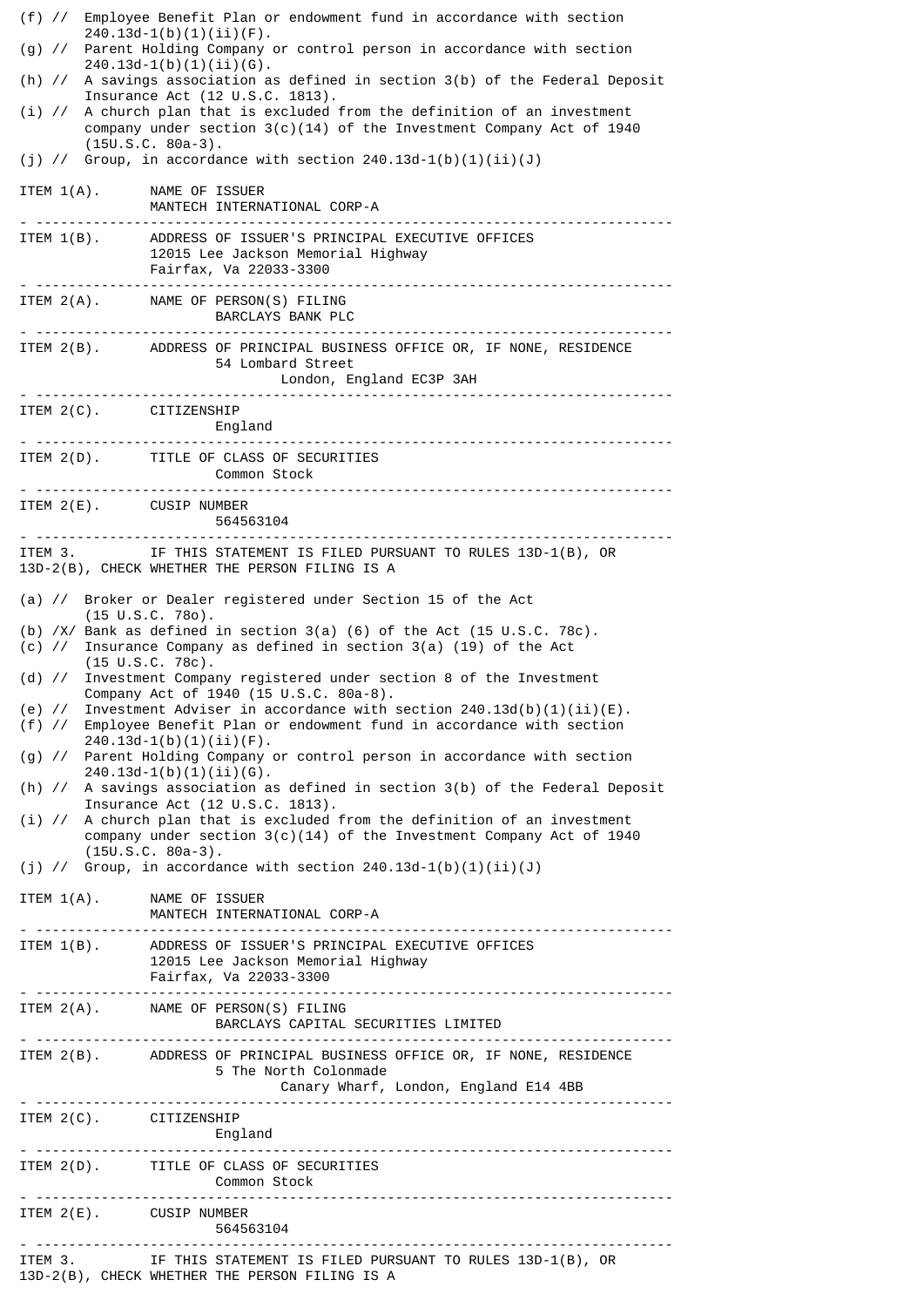|                         | (a) // Broker or Dealer registered under Section 15 of the Act                                                                                                                                       |
|-------------------------|------------------------------------------------------------------------------------------------------------------------------------------------------------------------------------------------------|
|                         | $(15 \cup S.C. 780)$ .<br>(b) $/X/$ Bank as defined in section 3(a) (6) of the Act (15 U.S.C. 78c).<br>(c) // Insurance Company as defined in section 3(a) (19) of the Act<br>$(15 \cup S.C. 78c)$ . |
|                         | (d) // Investment Company registered under section 8 of the Investment<br>Company Act of 1940 (15 U.S.C. 80a-8).                                                                                     |
| $(f)$ //                | (e) // Investment Adviser in accordance with section $240.13d(b)(1)(ii)(E)$ .<br>Employee Benefit Plan or endowment fund in accordance with section                                                  |
|                         | $240.13d-1(b)(1)(ii)(F)$ .<br>(g) // Parent Holding Company or control person in accordance with section<br>$240.13d-1(b)(1)(ii)(G)$ .                                                               |
|                         | (h) $//$ A savings association as defined in section $3(b)$ of the Federal Deposit<br>Insurance Act (12 U.S.C. 1813).                                                                                |
|                         | $(i)$ // A church plan that is excluded from the definition of an investment<br>company under section $3(c)(14)$ of the Investment Company Act of 1940<br>$(15U.S.C. 80a-3).$                        |
|                         | (j) // Group, in accordance with section $240.13d-1(b)(1)(ii)(J)$                                                                                                                                    |
|                         | ITEM 1(A). NAME OF ISSUER<br>MANTECH INTERNATIONAL CORP-A                                                                                                                                            |
|                         | ITEM 1(B). ADDRESS OF ISSUER'S PRINCIPAL EXECUTIVE OFFICES<br>12015 Lee Jackson Memorial Highway<br>Fairfax, Va 22033-3300<br><u>. </u> .                                                            |
|                         | ITEM 2(A). NAME OF PERSON(S) FILING<br>BARCLAYS CAPITAL INC                                                                                                                                          |
|                         | ITEM 2(B). ADDRESS OF PRINCIPAL BUSINESS OFFICE OR, IF NONE, RESIDENCE<br>200 Park Ave<br>NY, NY 10166                                                                                               |
| ITEM 2(C). CITIZENSHIP  | U.S.A.                                                                                                                                                                                               |
|                         | ITEM 2(D). TITLE OF CLASS OF SECURITIES<br>Common Stock                                                                                                                                              |
| ITEM 2(E). CUSIP NUMBER | <u>. </u><br>564563104                                                                                                                                                                               |
|                         | ITEM 3. IF THIS STATEMENT IS FILED PURSUANT TO RULES 13D-1(B), OR<br>13D-2(B), CHECK WHETHER THE PERSON FILING IS A                                                                                  |
|                         | (a) /X/ Broker or Dealer registered under Section 15 of the Act<br>$(15 \cup S.C. 780)$ .                                                                                                            |
| $(b)$ //                | Bank as defined in section $3(a)$ (6) of the Act (15 U.S.C. 78c).<br>(c) // Insurance Company as defined in section 3(a) (19) of the Act<br>$(15 \cup S.C. 78c)$ .                                   |
|                         | (d) // Investment Company registered under section 8 of the Investment<br>Company Act of 1940 (15 U.S.C. 80a-8).                                                                                     |
|                         | (e) // Investment Adviser in accordance with section $240.13d(b)(1)(ii)(E)$ .<br>(f) // Employee Benefit Plan or endowment fund in accordance with section<br>$240.13d-1(b)(1)(ii)(F)$ .             |
|                         | (g) // Parent Holding Company or control person in accordance with section<br>$240.13d-1(b)(1)(ii)(G)$ .                                                                                             |
|                         | (h) // A savings association as defined in section 3(b) of the Federal Deposit<br>Insurance Act (12 U.S.C. 1813).                                                                                    |
| $(i)$ //                | A church plan that is excluded from the definition of an investment<br>company under section $3(c)(14)$ of the Investment Company Act of 1940<br>$(15U.S.C. 80a-3).$                                 |
|                         | (j) // Group, in accordance with section $240.13d-1(b)(1)(ii)(J)$                                                                                                                                    |
| ITEM $1(A)$ .           | NAME OF ISSUER                                                                                                                                                                                       |
| ITEM $1(B)$ .           | MANTECH INTERNATIONAL CORP-A                                                                                                                                                                         |
|                         | ADDRESS OF ISSUER'S PRINCIPAL EXECUTIVE OFFICES<br>12015 Lee Jackson Memorial Highway<br>Fairfax, Va 22033-3300                                                                                      |
|                         | ITEM 2(A). NAME OF PERSON(S) FILING<br>BARCLAYS PRIVATE BANK & TRUST (ISLE OF MAN) LIMITED                                                                                                           |
|                         | ITEM 2(B). ADDRESS OF PRINCIPAL BUSINESS OFFICE OR, IF NONE, RESIDENCE<br>4th Floor, Queen Victoria House<br>Isle of Man, IM99 IDF                                                                   |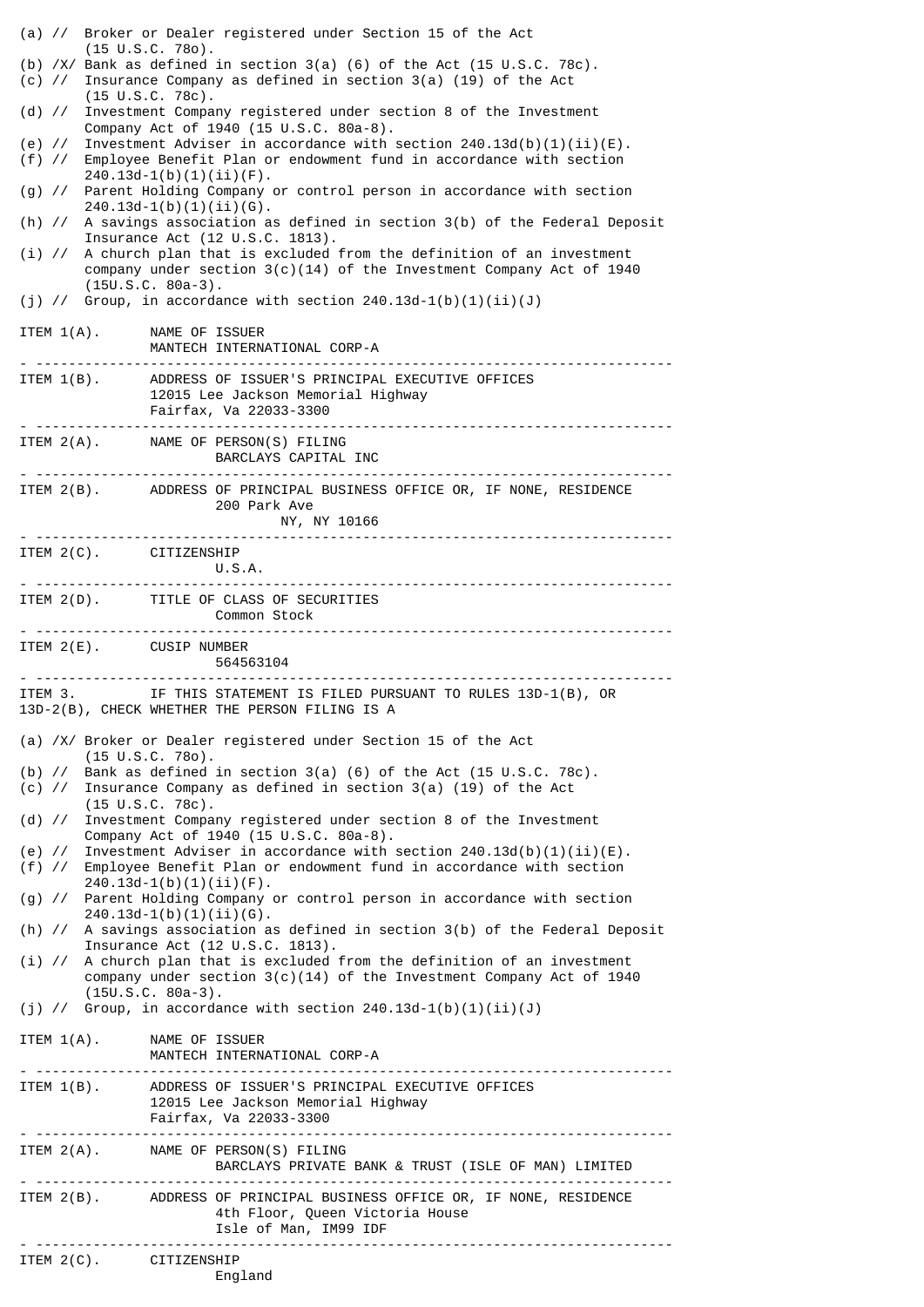| <u>. </u> .             | ITEM 2(D). TITLE OF CLASS OF SECURITIES<br>Common Stock                                                                                                                     |
|-------------------------|-----------------------------------------------------------------------------------------------------------------------------------------------------------------------------|
| ITEM 2(E). CUSIP NUMBER | 564563104                                                                                                                                                                   |
|                         | ITEM 3. IF THIS STATEMENT IS FILED PURSUANT TO RULES 13D-1(B), OR<br>13D-2(B), CHECK WHETHER THE PERSON FILING IS A                                                         |
|                         | (a) // Broker or Dealer registered under Section 15 of the Act<br>$(15 \cup S.C. 780)$ .                                                                                    |
|                         | (b) $/X/$ Bank as defined in section 3(a) (6) of the Act (15 U.S.C. 78c).<br>(c) // Insurance Company as defined in section 3(a) (19) of the Act                            |
|                         | $(15 \tU.S.C. 78c).$<br>(d) // Investment Company registered under section 8 of the Investment<br>Company Act of 1940 (15 U.S.C. 80a-8).                                    |
| $(e)$ //                | Investment Adviser in accordance with section $240.13d(b)(1)(ii)(E)$ .<br>(f) // Employee Benefit Plan or endowment fund in accordance with section                         |
|                         | $240.13d-1(b)(1)(ii)(F)$ .<br>(g) // Parent Holding Company or control person in accordance with section<br>$240.13d-1(b)(1)(ii)(G)$ .                                      |
|                         | (h) // A savings association as defined in section 3(b) of the Federal Deposit<br>Insurance Act (12 U.S.C. 1813).                                                           |
|                         | (i) // A church plan that is excluded from the definition of an investment<br>company under section $3(c)(14)$ of the Investment Company Act of 1940<br>$(15U.S.C. 80a-3).$ |
|                         | (j) // Group, in accordance with section $240.13d-1(b)(1)(ii)(J)$                                                                                                           |
| ITEM $1(A)$ .           | NAME OF ISSUER<br>MANTECH INTERNATIONAL CORP-A                                                                                                                              |
|                         | ITEM 1(B). ADDRESS OF ISSUER'S PRINCIPAL EXECUTIVE OFFICES<br>12015 Lee Jackson Memorial Highway<br>Fairfax, Va 22033-3300                                                  |
|                         | ITEM 2(A). NAME OF PERSON(S) FILING<br>BARCLAYS PRIVATE BANK AND TRUST (JERSEY) LIMITED                                                                                     |
|                         | ITEM 2(B). ADDRESS OF PRINCIPAL BUSINESS OFFICE OR, IF NONE, RESIDENCE<br>39/41 Broad Street, St. Helier<br>Jersey, Channel Islands JE4 8PU                                 |
| ITEM 2(C). CITIZENSHIP  | England                                                                                                                                                                     |
|                         | ITEM 2(D). TITLE OF CLASS OF SECURITIES<br>Common Stock                                                                                                                     |
| ITEM 2(E). CUSIP NUMBER | 564563104                                                                                                                                                                   |
| ITEM 3.                 | IF THIS STATEMENT IS FILED PURSUANT TO RULES 13D-1(B), OR<br>13D-2(B), CHECK WHETHER THE PERSON FILING IS A                                                                 |
|                         | (a) // Broker or Dealer registered under Section 15 of the Act<br>$(15 \cup S.C. 780)$ .                                                                                    |
|                         | (b) $/X/$ Bank as defined in section 3(a) (6) of the Act (15 U.S.C. 78c).<br>(c) $\frac{1}{2}$ Insurance Company as defined in section 3(a) (19) of the Act                 |
|                         | $(15 \text{ U.S.C. } 78c)$ .<br>(d) // Investment Company registered under section 8 of the Investment<br>Company Act of 1940 (15 U.S.C. 80a-8).                            |
|                         | (e) // Investment Adviser in accordance with section $240.13d(b)(1)(ii)(E)$ .<br>(f) // Employee Benefit Plan or endowment fund in accordance with section                  |
|                         | $240.13d-1(b)(1)(ii)(F)$ .<br>(g) // Parent Holding Company or control person in accordance with section<br>$240.13d-1(b)(1)(ii)(6)$ .                                      |
|                         | (h) // A savings association as defined in section 3(b) of the Federal Deposit<br>Insurance Act (12 U.S.C. 1813).                                                           |
|                         | (i) // A church plan that is excluded from the definition of an investment<br>company under section 3(c)(14) of the Investment Company Act of 1940<br>$(15U.S.C. 80a-3).$   |
|                         | (j) // Group, in accordance with section $240.13d-1(b)(1)(ii)(J)$                                                                                                           |
| ITEM $1(A)$ .           | NAME OF ISSUER<br>MANTECH INTERNATIONAL CORP-A                                                                                                                              |
|                         | ITEM 1(B). ADDRESS OF ISSUER'S PRINCIPAL EXECUTIVE OFFICES<br>12015 Lee Jackson Memorial Highway<br>Fairfax, Va 22033-3300                                                  |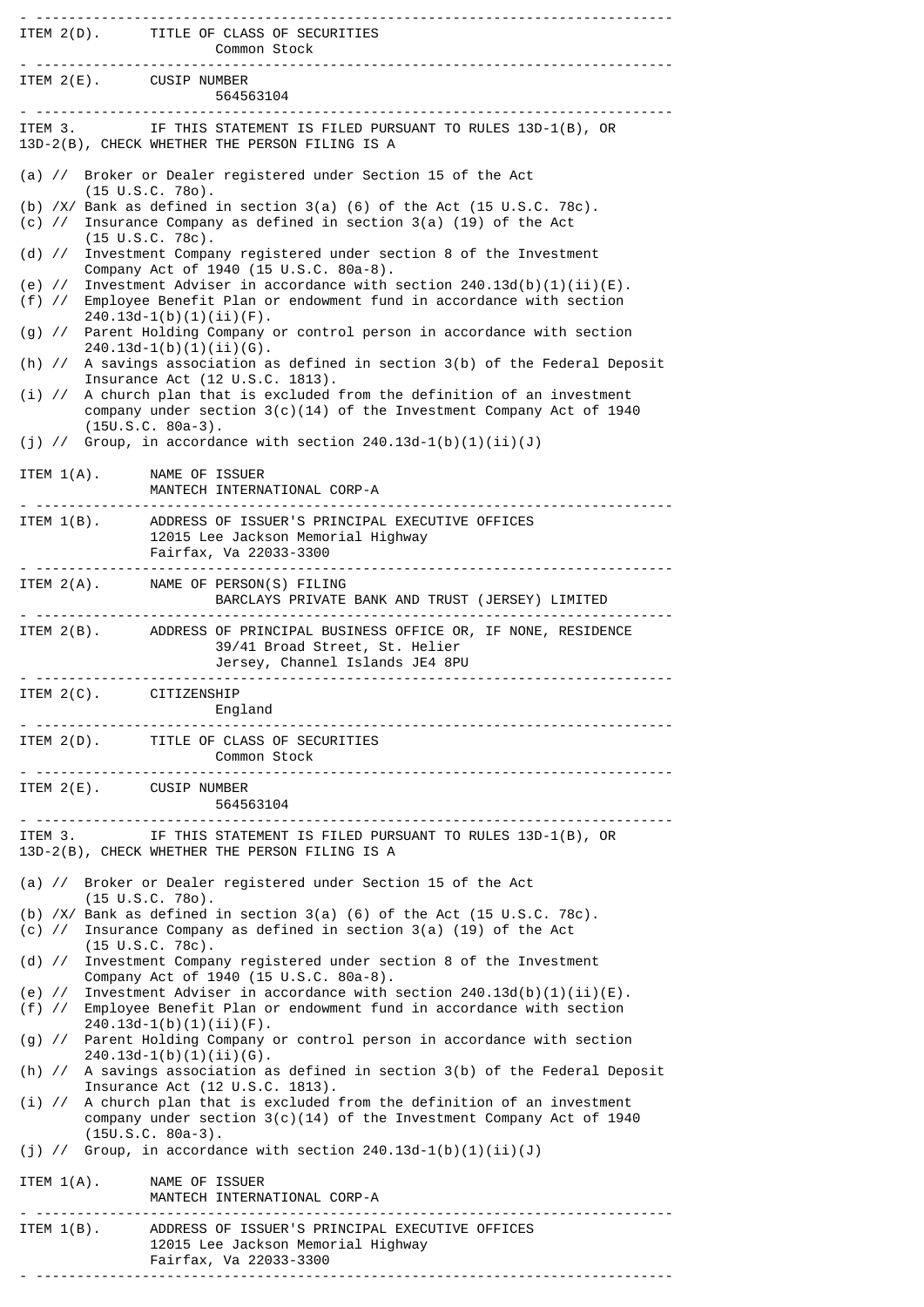|                                                  | ITEM 2(A). NAME OF PERSON(S) FILING<br>BARCLAYS BANK TRUST COMPANY LIMITED                                                                                                               |
|--------------------------------------------------|------------------------------------------------------------------------------------------------------------------------------------------------------------------------------------------|
|                                                  | ITEM 2(B). ADDRESS OF PRINCIPAL BUSINESS OFFICE OR, IF NONE, RESIDENCE<br>54 Lombard Street<br>London, EC3P 3AH, England                                                                 |
| ITEM 2(C). CITIZENSHIP                           | England                                                                                                                                                                                  |
|                                                  | ITEM 2(D). TITLE OF CLASS OF SECURITIES<br>Common Stock                                                                                                                                  |
| ITEM 2(E). CUSIP NUMBER                          | 564563104                                                                                                                                                                                |
|                                                  | ITEM 3. IF THIS STATEMENT IS FILED PURSUANT TO RULES 13D-1(B), OR<br>13D-2(B), CHECK WHETHER THE PERSON FILING IS A                                                                      |
|                                                  | (a) // Broker or Dealer registered under Section 15 of the Act<br>$(15 \cup S.C. 780)$ .                                                                                                 |
|                                                  | (b) $/X$ Bank as defined in section 3(a) (6) of the Act (15 U.S.C. 78c).<br>(c) // Insurance Company as defined in section 3(a) (19) of the Act<br>$(15 \cup S.C. 78c)$ .                |
|                                                  | (d) // Investment Company registered under section 8 of the Investment<br>Company Act of 1940 (15 U.S.C. 80a-8).                                                                         |
|                                                  | (e) // Investment Adviser in accordance with section $240.13d(b)(1)(ii)(E)$ .<br>(f) // Employee Benefit Plan or endowment fund in accordance with section<br>$240.13d-1(b)(1)(ii)(F)$ . |
|                                                  | (g) // Parent Holding Company or control person in accordance with section<br>$240.13d-1(b)(1)(ii)(G)$ .                                                                                 |
|                                                  | (h) // A savings association as defined in section 3(b) of the Federal Deposit<br>Insurance Act (12 U.S.C. 1813).                                                                        |
|                                                  | (i) // A church plan that is excluded from the definition of an investment<br>company under section $3(c)(14)$ of the Investment Company Act of 1940                                     |
|                                                  | $(15U.S.C. 80a-3).$<br>(j) // Group, in accordance with section $240.13d-1(b)(1)(ii)(J)$                                                                                                 |
| ITEM 1(A). NAME OF ISSUER                        | MANTECH INTERNATIONAL CORP-A                                                                                                                                                             |
| ITEM $1(B)$ .                                    | ADDRESS OF ISSUER'S PRINCIPAL EXECUTIVE OFFICES<br>12015 Lee Jackson Memorial Highway<br>Fairfax, Va 22033-3300                                                                          |
|                                                  | ITEM 2(A). NAME OF PERSON(S) FILING<br>BARCLAYS BANK (Suisse) SA                                                                                                                         |
| 10 rue d'Italie<br>CH-1204 Geneva<br>Switzerland | ITEM 2(B). ADDRESS OF PRINCIPAL BUSINESS OFFICE OR, IF NONE, RESIDENCE                                                                                                                   |
| ITEM 2(C). CITIZENSHIP                           | Switzerland                                                                                                                                                                              |
|                                                  | ITEM 2(D). TITLE OF CLASS OF SECURITIES<br>Common Stock                                                                                                                                  |
| ITEM 2(E). CUSIP NUMBER                          | 564563104                                                                                                                                                                                |
|                                                  | ITEM 3. IF THIS STATEMENT IS FILED PURSUANT TO RULES 13D-1(B), OR<br>13D-2(B), CHECK WHETHER THE PERSON FILING IS A                                                                      |
| (a) $\frac{1}{2}$                                | Broker or Dealer registered under Section 15 of the Act<br>$(15 \cup S.C. 780)$ .                                                                                                        |
|                                                  | (b) $/X/$ Bank as defined in section 3(a) (6) of the Act (15 U.S.C. 78c).<br>(c) $\frac{1}{2}$ Insurance Company as defined in section 3(a) (19) of the Act                              |
| $(d)$ //                                         | $(15 \cup S.C. 78c)$ .<br>Investment Company registered under section 8 of the Investment<br>Company Act of 1940 (15 U.S.C. 80a-8).                                                      |
| (e) $\frac{1}{2}$<br>$(f)$ //                    | Investment Adviser in accordance with section $240.13d(b)(1)(ii)(E)$ .<br>Employee Benefit Plan or endowment fund in accordance with section                                             |
|                                                  | $240.13d-1(b)(1)(ii)(F)$ .<br>(g) // Parent Holding Company or control person in accordance with section                                                                                 |
|                                                  | $240.13d-1(b)(1)(ii)(6)$ .<br>(h) // A savings association as defined in section 3(b) of the Federal Deposit                                                                             |
| $(i)$ //                                         | Insurance Act (12 U.S.C. 1813).<br>A church plan that is excluded from the definition of an investment<br>company under section $3(c)(14)$ of the Investment Company Act of 1940         |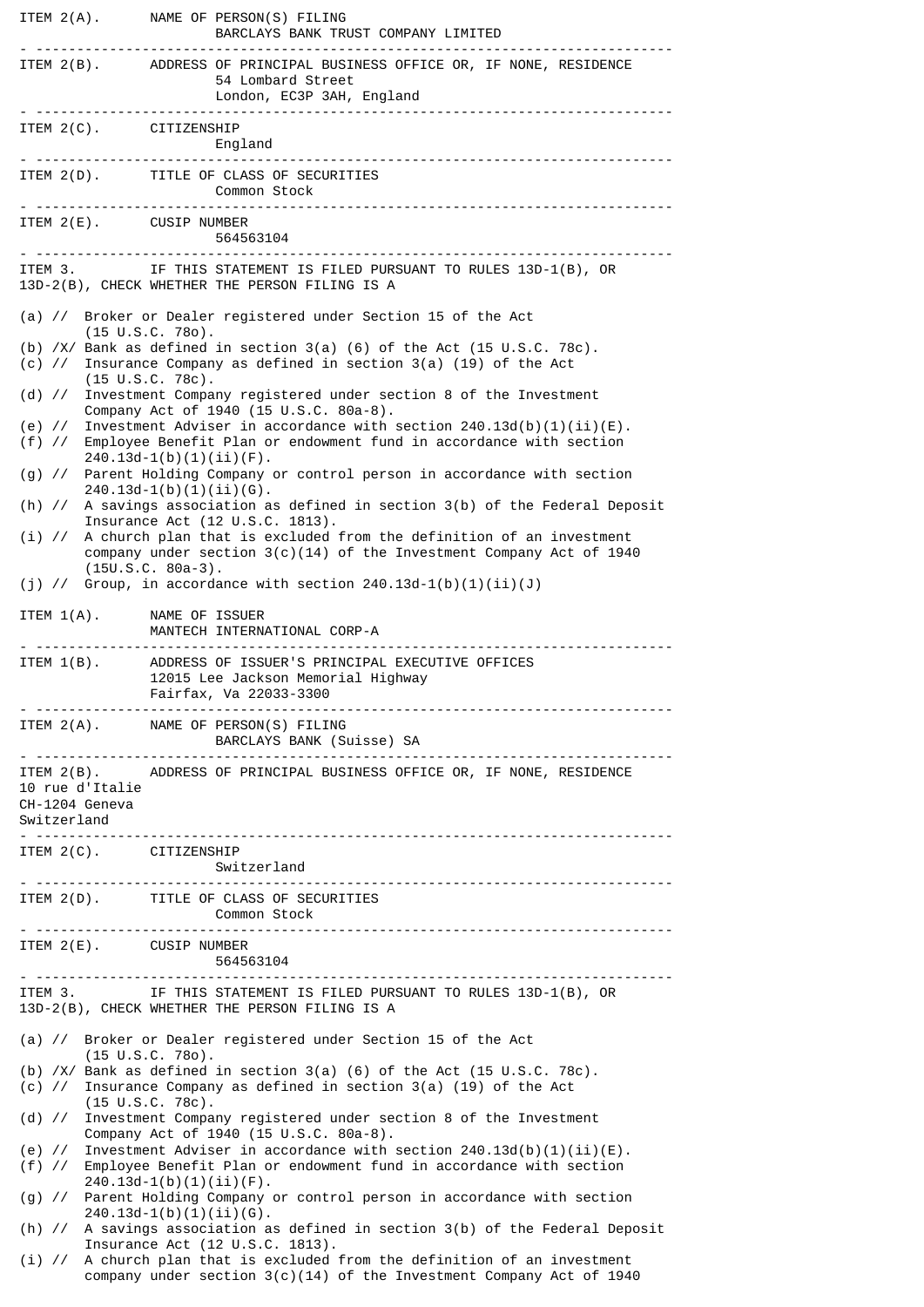|                                                   | $(15U.S.C. 80a-3).$<br>(j) // Group, in accordance with section $240.13d-1(b)(1)(ii)(J)$<br>ITEM 1(A). NAME OF ISSUER<br>MANTECH INTERNATIONAL CORP-A                             |
|---------------------------------------------------|-----------------------------------------------------------------------------------------------------------------------------------------------------------------------------------|
|                                                   | ITEM 1(B). ADDRESS OF ISSUER'S PRINCIPAL EXECUTIVE OFFICES<br>12015 Lee Jackson Memorial Highway<br>Fairfax, Va 22033-3300                                                        |
|                                                   | ITEM 2(A). NAME OF PERSON(S) FILING                                                                                                                                               |
| 59/60 Grosvenor Street<br>London, WIX 9DA England | ITEM 2(B). ADDRESS OF PRINCIPAL BUSINESS OFFICE OR, IF NONE, RESIDENCE                                                                                                            |
| <u>. </u> .                                       | ITEM 2(C). CITIZENSHIP<br>England<br>.                                                                                                                                            |
|                                                   | ITEM 2(D). TITLE OF CLASS OF SECURITIES                                                                                                                                           |
|                                                   | ITEM 2(E). CUSIP NUMBER<br>564563104                                                                                                                                              |
| ITEM 3.                                           | IF THIS STATEMENT IS FILED PURSUANT TO RULES 13D-1(B), OR<br>13D-2(B), CHECK WHETHER THE PERSON FILING IS A                                                                       |
|                                                   | (a) // Broker or Dealer registered under Section 15 of the Act                                                                                                                    |
| $(c)$ //                                          | $(15 \tU.S.C. 780)$ .<br>(b) $/X/$ Bank as defined in section 3(a) (6) of the Act (15 U.S.C. 78c).<br>Insurance Company as defined in section $3(a)$ (19) of the Act              |
| (d) $\frac{1}{2}$                                 | $(15 \text{ U.S.C. } 78c)$ .<br>Investment Company registered under section 8 of the Investment<br>Company Act of 1940 (15 U.S.C. 80a-8).                                         |
| (e) $\frac{1}{2}$<br>$(f)$ //                     | Investment Adviser in accordance with section $240.13d(b)(1)(ii)(E)$ .<br>Employee Benefit Plan or endowment fund in accordance with section<br>$240.13d-1(b)(1)(ii)(F)$ .        |
|                                                   | (g) // Parent Holding Company or control person in accordance with section<br>$240.13d-1(b)(1)(ii)(G)$ .                                                                          |
|                                                   | (h) // A savings association as defined in section 3(b) of the Federal Deposit<br>Insurance Act (12 U.S.C. 1813).                                                                 |
| $(i)$ //                                          | A church plan that is excluded from the definition of an investment<br>company under section $3(c)(14)$ of the Investment Company Act of 1940<br>$(15U.S.C. 80a-3)$ .             |
|                                                   | (j) // Group, in accordance with section $240.13d-1(b)(1)(ii)(J)$                                                                                                                 |
|                                                   | ITEM 1(A). NAME OF ISSUER<br>MANTECH INTERNATIONAL CORP-A                                                                                                                         |
|                                                   | ITEM 1(B). ADDRESS OF ISSUER'S PRINCIPAL EXECUTIVE OFFICES<br>12015 Lee Jackson Memorial Highway<br>Fairfax, Va 22033-3300                                                        |
|                                                   | ITEM 2(A). NAME OF PERSON(S) FILING<br>BRONCO (BARCLAYS CAYMAN) LIMITED                                                                                                           |
|                                                   | ITEM 2(B). ADDRESS OF PRINCIPAL BUSINESS OFFICE OR, IF NONE, RESIDENCE<br>Walker House Mary Street PO Box 908 GT<br>George Town, Grand Cayman (Cayman Islands)                    |
|                                                   | ITEM 2(C). CITIZENSHIP<br>Cayman Islands                                                                                                                                          |
|                                                   | ITEM 2(D). TITLE OF CLASS OF SECURITIES<br>Common Stock                                                                                                                           |
|                                                   | ITEM 2(E). CUSIP NUMBER<br>564563104                                                                                                                                              |
|                                                   | ITEM 3. IF THIS STATEMENT IS FILED PURSUANT TO RULES 13D-1(B), OR<br>13D-2(B), CHECK WHETHER THE PERSON FILING IS A                                                               |
|                                                   | (a) // Broker or Dealer registered under Section 15 of the Act                                                                                                                    |
|                                                   | $(15 \tU.S.C. 780)$ .<br>(b) $\frac{1}{2}$ Bank as defined in section 3(a) (6) of the Act (15 U.S.C. 78c).<br>(c) // Insurance Company as defined in section 3(a) (19) of the Act |
| $(d)$ //                                          | $(15 \tU.S.C. 78c).$<br>Investment Company registered under section 8 of the Investment                                                                                           |
|                                                   | Company Act of 1940 (15 U.S.C. 80a-8).<br>(e) // Investment Adviser in accordance with section $240.13d(b)(1)(ii)(E)$ .                                                           |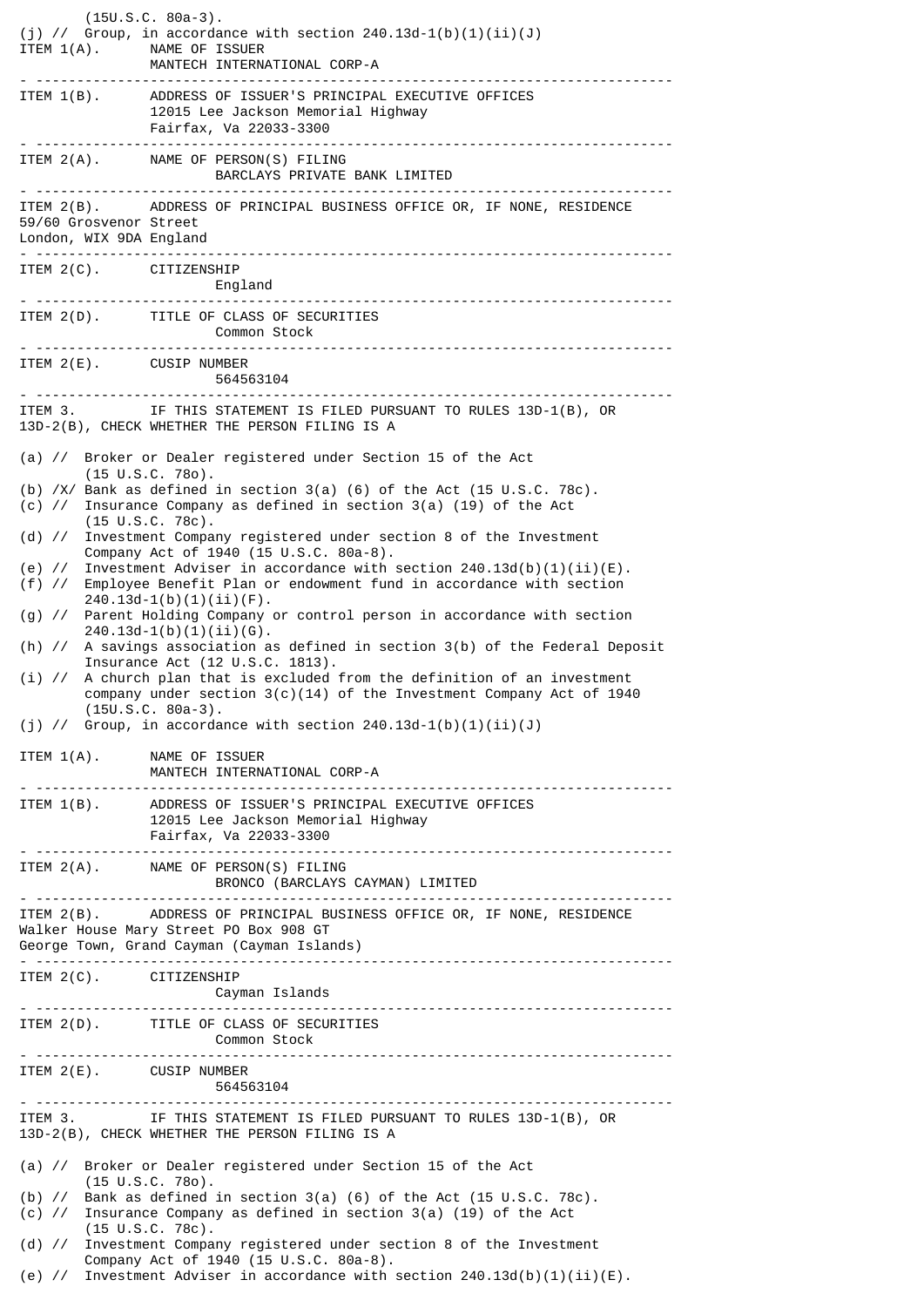| $(f)$ //                                                                                                                                                       | Employee Benefit Plan or endowment fund in accordance with section                                                                                                                     |  |
|----------------------------------------------------------------------------------------------------------------------------------------------------------------|----------------------------------------------------------------------------------------------------------------------------------------------------------------------------------------|--|
|                                                                                                                                                                | $240.13d-1(b)(1)(ii)(F)$ .<br>(g) // Parent Holding Company or control person in accordance with section<br>$240.13d-1(b)(1)(ii)(G)$ .                                                 |  |
|                                                                                                                                                                | (h) // A savings association as defined in section 3(b) of the Federal Deposit<br>Insurance Act (12 U.S.C. 1813).                                                                      |  |
| $(i)$ //                                                                                                                                                       | A church plan that is excluded from the definition of an investment<br>company under section $3(c)(14)$ of the Investment Company Act of 1940<br>$(15U.S.C. 80a-3).$                   |  |
|                                                                                                                                                                | (j) // Group, in accordance with section $240.13d-1(b)(1)(ii)(J)$                                                                                                                      |  |
|                                                                                                                                                                | ITEM 1(A). NAME OF ISSUER<br>MANTECH INTERNATIONAL CORP-A                                                                                                                              |  |
|                                                                                                                                                                | ITEM 1(B). ADDRESS OF ISSUER'S PRINCIPAL EXECUTIVE OFFICES<br>12015 Lee Jackson Memorial Highway<br>Fairfax, Va 22033-3300                                                             |  |
|                                                                                                                                                                | ITEM 2(A). NAME OF PERSON(S) FILING<br>PALOMINO LIMITED                                                                                                                                |  |
|                                                                                                                                                                | ITEM 2(B). ADDRESS OF PRINCIPAL BUSINESS OFFICE OR, IF NONE, RESIDENCE<br>Walker House Mary Street PO Box 908 GT<br>George Town, Grand Cayman (Cayman Islands)                         |  |
|                                                                                                                                                                | ITEM 2(C). CITIZENSHIP                                                                                                                                                                 |  |
|                                                                                                                                                                | ITEM 2(D). TITLE OF CLASS OF SECURITIES<br><b>Common Stock</b>                                                                                                                         |  |
|                                                                                                                                                                | ITEM 2(E). CUSIP NUMBER<br>564563104                                                                                                                                                   |  |
|                                                                                                                                                                | ITEM 3. IF THIS STATEMENT IS FILED PURSUANT TO RULES 13D-1(B), OR<br>13D-2(B), CHECK WHETHER THE PERSON FILING IS A                                                                    |  |
| Broker or Dealer registered under Section 15 of the Act<br>(a) $\frac{1}{2}$                                                                                   |                                                                                                                                                                                        |  |
|                                                                                                                                                                | $(15 \cup S.C. 780)$ .<br>(b) $\frac{1}{5}$ Bank as defined in section 3(a) (6) of the Act (15 U.S.C. 78c).<br>(c) // Insurance Company as defined in section 3(a) (19) of the Act     |  |
| (d) $\frac{1}{2}$                                                                                                                                              | $(15 \cup S.C. 78c)$ .<br>Investment Company registered under section 8 of the Investment                                                                                              |  |
| (e) $\frac{1}{2}$<br>$(f)$ //                                                                                                                                  | Company Act of 1940 (15 U.S.C. 80a-8).<br>Investment Adviser in accordance with section $240.13d(b)(1)(ii)(E)$ .<br>Employee Benefit Plan or endowment fund in accordance with section |  |
| $(g)$ //                                                                                                                                                       | $240.13d-1(b)(1)(ii)(F)$ .<br>Parent Holding Company or control person in accordance with section<br>$240.13d-1(b)(1)(ii)(G)$ .                                                        |  |
|                                                                                                                                                                | (h) // A savings association as defined in section 3(b) of the Federal Deposit<br>Insurance Act (12 U.S.C. 1813).                                                                      |  |
|                                                                                                                                                                | (i) // A church plan that is excluded from the definition of an investment<br>company under section $3(c)(14)$ of the Investment Company Act of 1940<br>$(15U.S.C. 80a-3).$            |  |
| (j) // Group, in accordance with section $240.13d-1(b)(1)(ii)(J)$                                                                                              |                                                                                                                                                                                        |  |
|                                                                                                                                                                | ITEM 1(A). NAME OF ISSUER<br>MANTECH INTERNATIONAL CORP-A                                                                                                                              |  |
|                                                                                                                                                                | ITEM 1(B). ADDRESS OF ISSUER'S PRINCIPAL EXECUTIVE OFFICES<br>12015 Lee Jackson Memorial Highway<br>Fairfax, Va 22033-3300                                                             |  |
|                                                                                                                                                                | ITEM 2(A). NAME OF PERSON(S) FILING<br>HYMF LIMITED                                                                                                                                    |  |
| ITEM 2(B). ADDRESS OF PRINCIPAL BUSINESS OFFICE OR, IF NONE, RESIDENCE<br>Walker House Mary Street PO Box 908 GT<br>George Town, Grand Cayman (Cayman Islands) |                                                                                                                                                                                        |  |
|                                                                                                                                                                | ITEM 2(C). CITIZENSHIP                                                                                                                                                                 |  |
|                                                                                                                                                                | ITEM 2(D). TITLE OF CLASS OF SECURITIES<br>Common Stock                                                                                                                                |  |
|                                                                                                                                                                | ITEM 2(E). CUSIP NUMBER<br>564563104                                                                                                                                                   |  |
|                                                                                                                                                                | ITEM 3. IF THIS STATEMENT IS FILED PURSUANT TO RULES 13D-1(B), OR<br>13D-2(B), CHECK WHETHER THE PERSON FILING IS A                                                                    |  |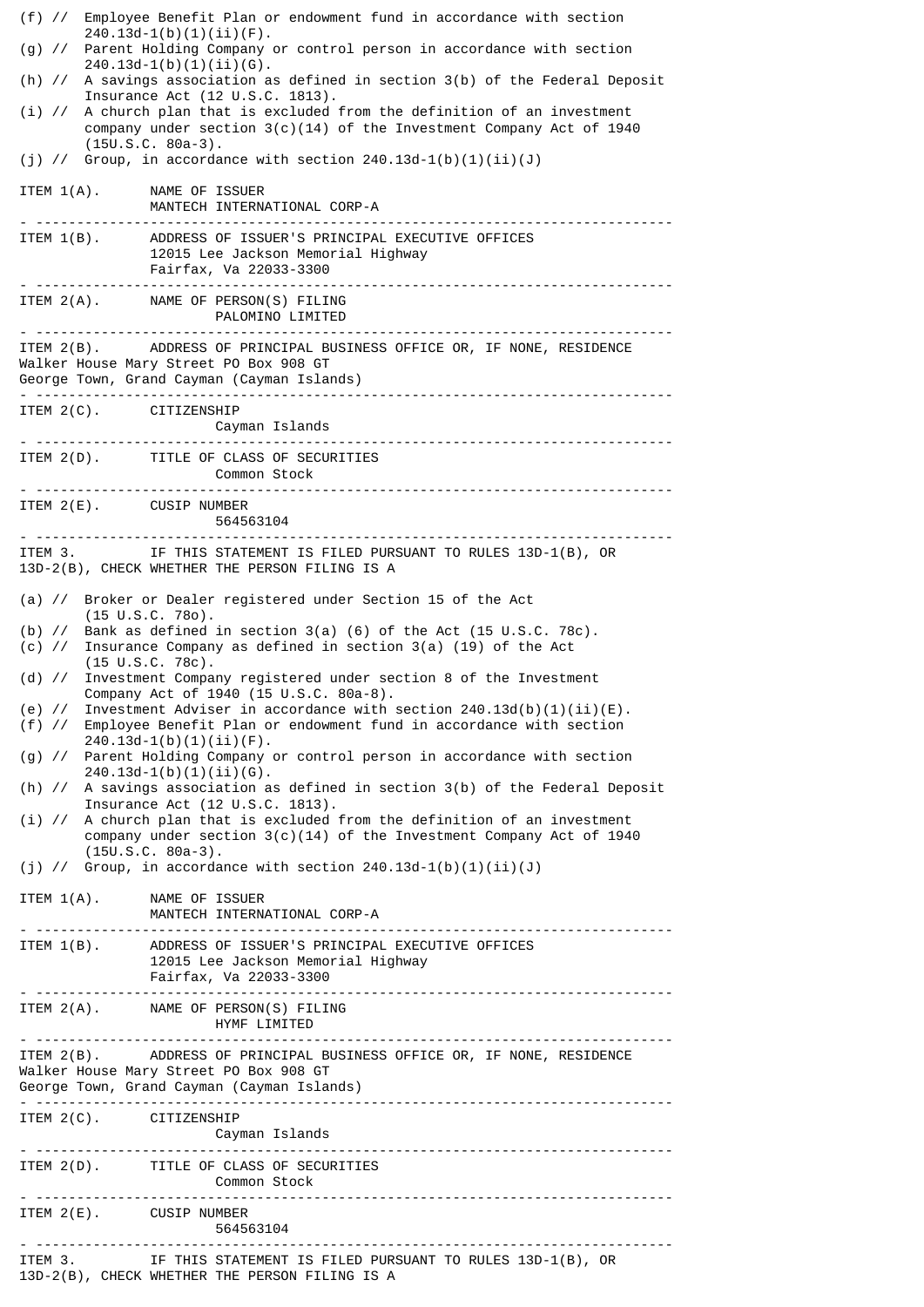| (a) // Broker or Dealer registered under Section 15 of the Act<br>$(15 \cup S.C. 780)$ .<br>(b) $\frac{1}{2}$ Bank as defined in section 3(a) (6) of the Act (15 U.S.C. 78c).<br>(c) $\frac{1}{2}$ Insurance Company as defined in section 3(a) (19) of the Act<br>$(15 \cup S.C. 78c)$ .<br>(d) // Investment Company registered under section 8 of the Investment<br>Company Act of 1940 (15 U.S.C. 80a-8).<br>(e) // Investment Adviser in accordance with section $240.13d(b)(1)(ii)(E)$ .<br>(f) // Employee Benefit Plan or endowment fund in accordance with section<br>$240.13d-1(b)(1)(ii)(F)$ .<br>(g) // Parent Holding Company or control person in accordance with section<br>$240.13d-1(b)(1)(ii)(6)$ .<br>(h) // A savings association as defined in section 3(b) of the Federal Deposit<br>Insurance Act (12 U.S.C. 1813).<br>A church plan that is excluded from the definition of an investment<br>$(i)$ //<br>company under section $3(c)(14)$ of the Investment Company Act of 1940<br>$(15U.S.C. 80a-3).$<br>(j) // Group, in accordance with section $240.13d-1(b)(1)(ii)(J)$<br>ITEM 4. OWNERSHIP<br>Provide the following information regarding the aggregate number and<br>percentage of the class of securities of the issuer identified in Item 1.<br>(a) Amount Beneficially Owned:<br>922,983<br>(b) Percent of Class:<br>5.32%<br>Number of shares as to which such person has:<br>(c)<br>sole power to vote or to direct the vote<br>(i)<br>888,846<br>---------------------------<br>shared power to vote or to direct the vote<br>(i)<br>(iii) sole power to dispose or to direct the disposition of<br>922,983<br>(iv) shared power to dispose or to direct the disposition of<br>ITEM 5. OWNERSHIP OF FIVE PERCENT OR LESS OF A CLASS<br>If this statement is being filed to report the fact that as of the date hereof<br>the reporting person has ceased to be the beneficial owner of more than five<br>percent of the class of securities, check the following. //<br>ITEM 6. OWNERSHIP OF MORE THAN FIVE PERCENT ON BEHALF OF ANOTHER PERSON<br>The shares reported are held by the company in trust accounts for the<br>economic benefit of the beneficiaries of those accounts. See also<br>Items $2(a)$ above.<br>ITEM 7. IDENTIFICATION AND CLASSIFICATION OF THE SUBSIDIARY WHICH ACOUIRED<br>THE SECURITY BEING REPORTED ON BY THE PARENT HOLDING COMPANY<br>Not applicable<br>ITEM 8. IDENTIFICATION AND CLASSIFICATION OF MEMBERS OF THE GROUP<br>Not applicable<br>ITEM 9. NOTICE OF DISSOLUTION OF GROUP<br>Not applicable |  |
|------------------------------------------------------------------------------------------------------------------------------------------------------------------------------------------------------------------------------------------------------------------------------------------------------------------------------------------------------------------------------------------------------------------------------------------------------------------------------------------------------------------------------------------------------------------------------------------------------------------------------------------------------------------------------------------------------------------------------------------------------------------------------------------------------------------------------------------------------------------------------------------------------------------------------------------------------------------------------------------------------------------------------------------------------------------------------------------------------------------------------------------------------------------------------------------------------------------------------------------------------------------------------------------------------------------------------------------------------------------------------------------------------------------------------------------------------------------------------------------------------------------------------------------------------------------------------------------------------------------------------------------------------------------------------------------------------------------------------------------------------------------------------------------------------------------------------------------------------------------------------------------------------------------------------------------------------------------------------------------------------------------------------------------------------------------------------------------------------------------------------------------------------------------------------------------------------------------------------------------------------------------------------------------------------------------------------------------------------------------------------------------------------------------------------------------------------------------------------------------------------------------------------------------------------------------------------|--|
|                                                                                                                                                                                                                                                                                                                                                                                                                                                                                                                                                                                                                                                                                                                                                                                                                                                                                                                                                                                                                                                                                                                                                                                                                                                                                                                                                                                                                                                                                                                                                                                                                                                                                                                                                                                                                                                                                                                                                                                                                                                                                                                                                                                                                                                                                                                                                                                                                                                                                                                                                                              |  |
|                                                                                                                                                                                                                                                                                                                                                                                                                                                                                                                                                                                                                                                                                                                                                                                                                                                                                                                                                                                                                                                                                                                                                                                                                                                                                                                                                                                                                                                                                                                                                                                                                                                                                                                                                                                                                                                                                                                                                                                                                                                                                                                                                                                                                                                                                                                                                                                                                                                                                                                                                                              |  |
|                                                                                                                                                                                                                                                                                                                                                                                                                                                                                                                                                                                                                                                                                                                                                                                                                                                                                                                                                                                                                                                                                                                                                                                                                                                                                                                                                                                                                                                                                                                                                                                                                                                                                                                                                                                                                                                                                                                                                                                                                                                                                                                                                                                                                                                                                                                                                                                                                                                                                                                                                                              |  |
|                                                                                                                                                                                                                                                                                                                                                                                                                                                                                                                                                                                                                                                                                                                                                                                                                                                                                                                                                                                                                                                                                                                                                                                                                                                                                                                                                                                                                                                                                                                                                                                                                                                                                                                                                                                                                                                                                                                                                                                                                                                                                                                                                                                                                                                                                                                                                                                                                                                                                                                                                                              |  |
|                                                                                                                                                                                                                                                                                                                                                                                                                                                                                                                                                                                                                                                                                                                                                                                                                                                                                                                                                                                                                                                                                                                                                                                                                                                                                                                                                                                                                                                                                                                                                                                                                                                                                                                                                                                                                                                                                                                                                                                                                                                                                                                                                                                                                                                                                                                                                                                                                                                                                                                                                                              |  |
|                                                                                                                                                                                                                                                                                                                                                                                                                                                                                                                                                                                                                                                                                                                                                                                                                                                                                                                                                                                                                                                                                                                                                                                                                                                                                                                                                                                                                                                                                                                                                                                                                                                                                                                                                                                                                                                                                                                                                                                                                                                                                                                                                                                                                                                                                                                                                                                                                                                                                                                                                                              |  |
|                                                                                                                                                                                                                                                                                                                                                                                                                                                                                                                                                                                                                                                                                                                                                                                                                                                                                                                                                                                                                                                                                                                                                                                                                                                                                                                                                                                                                                                                                                                                                                                                                                                                                                                                                                                                                                                                                                                                                                                                                                                                                                                                                                                                                                                                                                                                                                                                                                                                                                                                                                              |  |
|                                                                                                                                                                                                                                                                                                                                                                                                                                                                                                                                                                                                                                                                                                                                                                                                                                                                                                                                                                                                                                                                                                                                                                                                                                                                                                                                                                                                                                                                                                                                                                                                                                                                                                                                                                                                                                                                                                                                                                                                                                                                                                                                                                                                                                                                                                                                                                                                                                                                                                                                                                              |  |
|                                                                                                                                                                                                                                                                                                                                                                                                                                                                                                                                                                                                                                                                                                                                                                                                                                                                                                                                                                                                                                                                                                                                                                                                                                                                                                                                                                                                                                                                                                                                                                                                                                                                                                                                                                                                                                                                                                                                                                                                                                                                                                                                                                                                                                                                                                                                                                                                                                                                                                                                                                              |  |
|                                                                                                                                                                                                                                                                                                                                                                                                                                                                                                                                                                                                                                                                                                                                                                                                                                                                                                                                                                                                                                                                                                                                                                                                                                                                                                                                                                                                                                                                                                                                                                                                                                                                                                                                                                                                                                                                                                                                                                                                                                                                                                                                                                                                                                                                                                                                                                                                                                                                                                                                                                              |  |
|                                                                                                                                                                                                                                                                                                                                                                                                                                                                                                                                                                                                                                                                                                                                                                                                                                                                                                                                                                                                                                                                                                                                                                                                                                                                                                                                                                                                                                                                                                                                                                                                                                                                                                                                                                                                                                                                                                                                                                                                                                                                                                                                                                                                                                                                                                                                                                                                                                                                                                                                                                              |  |
|                                                                                                                                                                                                                                                                                                                                                                                                                                                                                                                                                                                                                                                                                                                                                                                                                                                                                                                                                                                                                                                                                                                                                                                                                                                                                                                                                                                                                                                                                                                                                                                                                                                                                                                                                                                                                                                                                                                                                                                                                                                                                                                                                                                                                                                                                                                                                                                                                                                                                                                                                                              |  |
|                                                                                                                                                                                                                                                                                                                                                                                                                                                                                                                                                                                                                                                                                                                                                                                                                                                                                                                                                                                                                                                                                                                                                                                                                                                                                                                                                                                                                                                                                                                                                                                                                                                                                                                                                                                                                                                                                                                                                                                                                                                                                                                                                                                                                                                                                                                                                                                                                                                                                                                                                                              |  |
|                                                                                                                                                                                                                                                                                                                                                                                                                                                                                                                                                                                                                                                                                                                                                                                                                                                                                                                                                                                                                                                                                                                                                                                                                                                                                                                                                                                                                                                                                                                                                                                                                                                                                                                                                                                                                                                                                                                                                                                                                                                                                                                                                                                                                                                                                                                                                                                                                                                                                                                                                                              |  |
|                                                                                                                                                                                                                                                                                                                                                                                                                                                                                                                                                                                                                                                                                                                                                                                                                                                                                                                                                                                                                                                                                                                                                                                                                                                                                                                                                                                                                                                                                                                                                                                                                                                                                                                                                                                                                                                                                                                                                                                                                                                                                                                                                                                                                                                                                                                                                                                                                                                                                                                                                                              |  |
|                                                                                                                                                                                                                                                                                                                                                                                                                                                                                                                                                                                                                                                                                                                                                                                                                                                                                                                                                                                                                                                                                                                                                                                                                                                                                                                                                                                                                                                                                                                                                                                                                                                                                                                                                                                                                                                                                                                                                                                                                                                                                                                                                                                                                                                                                                                                                                                                                                                                                                                                                                              |  |
|                                                                                                                                                                                                                                                                                                                                                                                                                                                                                                                                                                                                                                                                                                                                                                                                                                                                                                                                                                                                                                                                                                                                                                                                                                                                                                                                                                                                                                                                                                                                                                                                                                                                                                                                                                                                                                                                                                                                                                                                                                                                                                                                                                                                                                                                                                                                                                                                                                                                                                                                                                              |  |
|                                                                                                                                                                                                                                                                                                                                                                                                                                                                                                                                                                                                                                                                                                                                                                                                                                                                                                                                                                                                                                                                                                                                                                                                                                                                                                                                                                                                                                                                                                                                                                                                                                                                                                                                                                                                                                                                                                                                                                                                                                                                                                                                                                                                                                                                                                                                                                                                                                                                                                                                                                              |  |
|                                                                                                                                                                                                                                                                                                                                                                                                                                                                                                                                                                                                                                                                                                                                                                                                                                                                                                                                                                                                                                                                                                                                                                                                                                                                                                                                                                                                                                                                                                                                                                                                                                                                                                                                                                                                                                                                                                                                                                                                                                                                                                                                                                                                                                                                                                                                                                                                                                                                                                                                                                              |  |
|                                                                                                                                                                                                                                                                                                                                                                                                                                                                                                                                                                                                                                                                                                                                                                                                                                                                                                                                                                                                                                                                                                                                                                                                                                                                                                                                                                                                                                                                                                                                                                                                                                                                                                                                                                                                                                                                                                                                                                                                                                                                                                                                                                                                                                                                                                                                                                                                                                                                                                                                                                              |  |

ITEM 10. CERTIFICATION

(a) The following certification shall be included if the statement is filed pursuant to section 240.13d-1(b):

> By signing below I certify that, to the best of my knowledge and belief, the securities referred to above were acquired and are held in the ordinary course of business and were not acquired and are not held for the purpose of or with the effect of changing or influencing the control of the issuer of the securities and were not acquired and are not held in connection with or as a participant in any transaction having that purpose or effect.

(b) The following certification shall be included if the statement